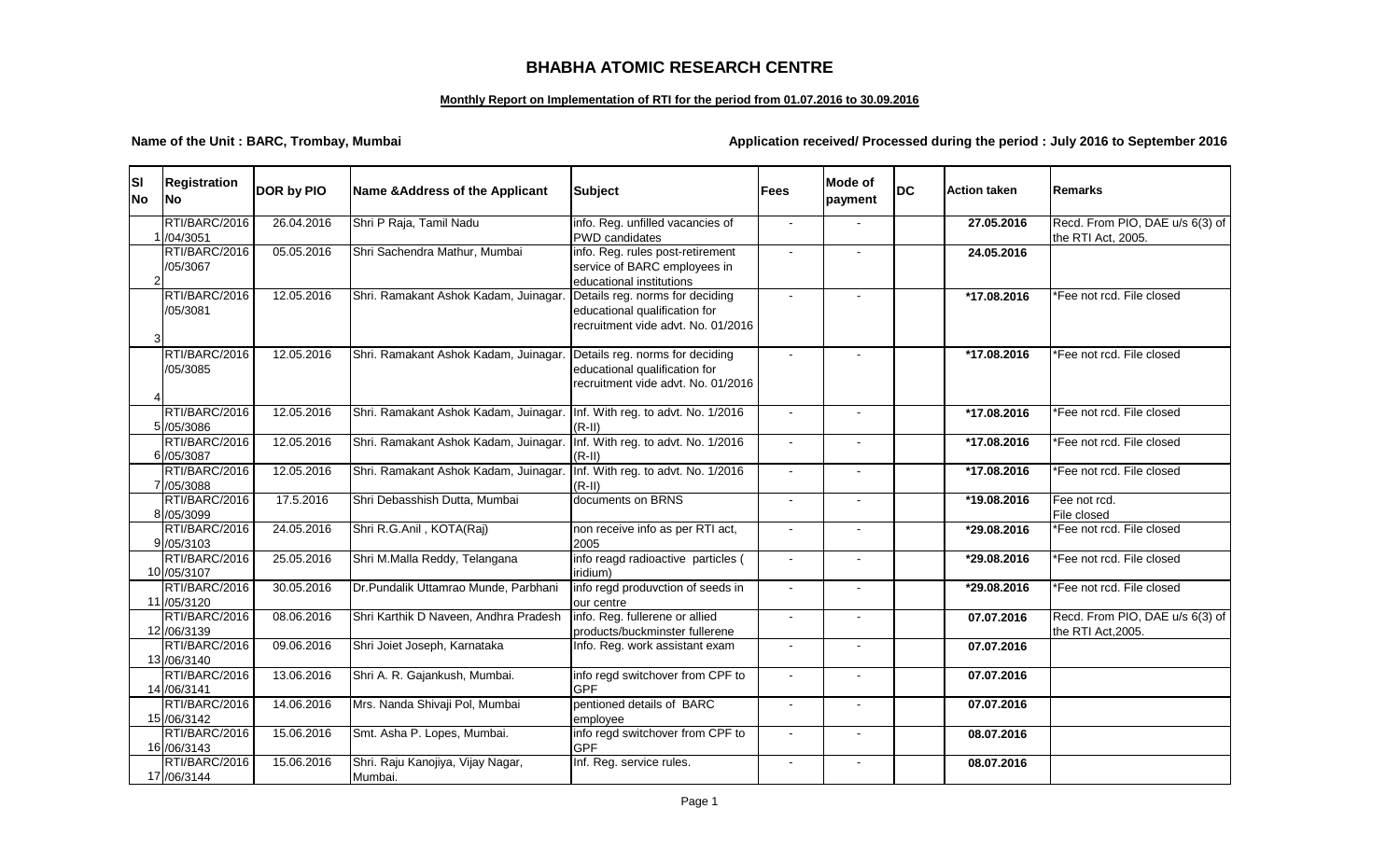| <b>SI</b><br><b>No</b> | <b>Registration</b><br><b>INo</b> | DOR by PIO | Name & Address of the Applicant      | <b>Subject</b>                                 | <b>Fees</b>              | Mode of<br>payment           | <b>DC</b> | <b>Action taken</b> | <b>Remarks</b>                                   |
|------------------------|-----------------------------------|------------|--------------------------------------|------------------------------------------------|--------------------------|------------------------------|-----------|---------------------|--------------------------------------------------|
|                        | RTI/BARC/2016                     | 15.06.2016 | Shri. M. S. Gogia, Navi Mumbai       | Inf. Reg. reimbursement of                     |                          |                              |           | 08.07.2016          | Trfd. To PIO, DAE u/s 6(3) of the                |
|                        | /06/3145                          |            |                                      | medicines.                                     |                          |                              |           |                     | RTI Act, 2005 pertaining to point                |
| 18                     | RTI/BARC/2016                     |            |                                      |                                                |                          |                              |           |                     | Nos. a,b,d,e,f<br>Rcd. From PIO, DAE u/s 6(3) of |
|                        | 19 / 06/3146                      | 15.06.2016 | Smt. Nidhi Gupta, Navi Mumbai        | Inf. Reg. self                                 | $\overline{\phantom{a}}$ | $\overline{\phantom{a}}$     |           | 08.07.2016          | the RTI Act, 2005.                               |
|                        | RTI/BARC/2016                     | 16.06.2016 | Shri. S. G. Gaikar, Mumbai.          | Inf. Reg. BARC employee                        | $\blacksquare$           |                              |           | 11.07.2016          | Partly denied u/s 8(1)(j) of the                 |
|                        | 20 / 06/3147                      |            |                                      |                                                |                          |                              |           |                     | RTI Act, 2005.                                   |
|                        | RTI/BARC/2016                     | 17.06.2016 | Shri. Mohan Lal Gupta, New Delhi     | Inf. Reg. complaint letter given by            |                          | $\overline{\phantom{a}}$     |           | 12.07.2016          |                                                  |
|                        | 21 /06/3148<br>RTI/BARC/2016      | 20.06.2016 | Shri. Santosh Kumar Mishra, Mumbai   | self.<br>Inf. Reg. disciplinary proceedings    |                          |                              |           |                     | **Trfd. To PIO, & US(Vig.) u/s                   |
|                        | /06/3149                          |            |                                      | initiated against self.                        |                          |                              |           | **11.07.2016        | 6(3) of the RTI Act, 2005.                       |
| 22                     |                                   |            |                                      |                                                |                          |                              |           |                     |                                                  |
|                        | RTI/BARC/2016                     | 20.06.2016 | Smt. Priya Gunaji Gaonkar, Mumbai    | Inf. regarding complaint by the bus            |                          |                              |           | 13.07.2016          |                                                  |
|                        | 23 /06/3150                       |            |                                      | commuters                                      |                          |                              |           |                     |                                                  |
|                        | RTI/BARC/2016                     | 20.06.2016 | Smt Madhavi H.Desai, Mumbai          | Inf. Reg. promotion of Nurse D                 |                          | $\overline{\phantom{a}}$     |           | 12.07.2016          |                                                  |
|                        | 24 /06/3151                       |            |                                      |                                                |                          |                              |           |                     |                                                  |
|                        | RTI/BARC/2016                     | 22.06.2016 | Shri. Sudhir Kumar, Mumbai.          | Inf. Reg. employees of CPF to                  |                          |                              |           | 21.07.2016          |                                                  |
|                        | 25 /06/3152                       |            |                                      | <b>GPF</b>                                     |                          |                              |           |                     |                                                  |
|                        | RTI/BARC/2016<br>26 / 06/3153     | 22.06.2016 | Shri. D V Bavbande, Mumbai.          | info regd switchover from CPF to<br><b>GPF</b> |                          | $\blacksquare$               |           | 13.07.2016          |                                                  |
|                        | RTI/BARC/2016                     | 23.06.2016 | Smt. Kasthur Bai, Mumbai             | Inf. Reg. edu. Qual. Of a BARC                 |                          |                              |           | 15.07.2016          |                                                  |
|                        | 27 /06/3154                       |            |                                      | employee                                       |                          |                              |           |                     |                                                  |
|                        | RTI/BARC/2016                     | 23.06.2016 | Shri. Mohammad Faisal Nawaz, Delhi.  | Inf. Reg. persons with disabilities            |                          | $\blacksquare$               |           | 13.07.2016          | Rcd. From PIO, DAE u/s 6(3) of                   |
|                        | /06/3155                          |            |                                      |                                                |                          |                              |           |                     | the RTI Act, 2005.                               |
|                        |                                   |            |                                      |                                                |                          |                              |           |                     | Partly denied u/s 7(9) of the RTI                |
| 28                     | RTI/BARC/2016                     | 27.06.2016 | Shri. Abhay Andure, Nagpur           | Request for ground nut bags                    |                          | $\blacksquare$               |           | 16.08.2016          | Act, 2005.<br>Fee rcd. On 18.07.2016             |
|                        | /06/3156                          |            |                                      |                                                |                          |                              |           |                     | Partly denied u/s 2(f) of the RTi                |
| 29                     |                                   |            |                                      |                                                |                          |                              |           |                     | Act, 2005.                                       |
|                        | RTI/BARC/2016                     | 28.06.2016 | Shri. N. Hanumanthu, Andhra Pradesh. | Inf. Reg. BARC recruitment exam.               | $\blacksquare$           | $\overline{\phantom{a}}$     |           | 15.07.2016          | Rcd. From PIO, DAE u/s 6(3) of                   |
|                        | 30 /06/3157                       |            |                                      |                                                |                          |                              |           |                     | the RTI Act, 2005.                               |
|                        | RTI/BARC/2016                     | 28.06.2016 | Shri. Hanmant Thengale, Maharashtra. | Inf. Reg. BARC Hospital.                       |                          |                              | 10        | 21.07.2016          | Rcd. From PIO, DAE u/s 6(3) of                   |
|                        | /06/3158                          |            |                                      |                                                |                          |                              |           |                     | the RTI Act, 2005.                               |
|                        |                                   |            |                                      |                                                |                          |                              |           |                     | DC rcd. And documents                            |
| 31                     | RTI/BARC/2016                     | 28.06.2016 | Shri. Satyam Kumar Singh, Bihar.     | Inf. Reg. BARC recruitment exam.               | $\blacksquare$           | $\blacksquare$               |           | 14.07.2016          | provided.<br>Rcd. From PIO, DAE u/s 6(3) of      |
|                        | 32 /06/3159                       |            |                                      |                                                |                          |                              |           |                     | the RTI Act, 2005.                               |
|                        | RTI/BARC/2016                     | 28.06.2016 | Ms. Nidhi Gupta, Navi Mumbai         | Inf. Reg. APAR of self                         |                          | $\qquad \qquad \blacksquare$ |           | 21.07.2016          | Rcd. From PIO, DAE u/s 6(3) of                   |
|                        | 33 /06/3160                       |            |                                      |                                                |                          |                              |           |                     | the RTI Act, 2005.                               |
|                        | RTI/BARC/2016                     | 28.06.2016 | Shri. Sreeju N, Jamshedpur.          | Inf. Reg. taking PhD while working             | $\sim$                   |                              |           | **08.07.2016        | Rcd. From PIO, DAE u/s 6(3) of                   |
|                        | /06/3161                          |            |                                      | in DAE                                         |                          |                              |           |                     | the RTI Act, 2005.                               |
|                        |                                   |            |                                      |                                                |                          |                              |           |                     | **Trfd. To PIO, AMD, Hyderabad                   |
| 34                     |                                   |            |                                      |                                                |                          |                              |           |                     | u/s 6(3) of the RTI Act, 2005.                   |
|                        | RTI/BARC/2016                     | 28.06.2016 | Shri. Prakash Ghuge, Mumbai.         | Inf. Reg. DMRIT course                         |                          | $\blacksquare$               |           | 16.08.2016          | Fee rcd. On 01.08.2016                           |
|                        | /06/3162                          |            |                                      |                                                |                          |                              |           |                     | Partly denied u/s 8(1)(j) of the                 |
| 35                     |                                   |            |                                      |                                                |                          |                              |           |                     | RTi Act, 2005.                                   |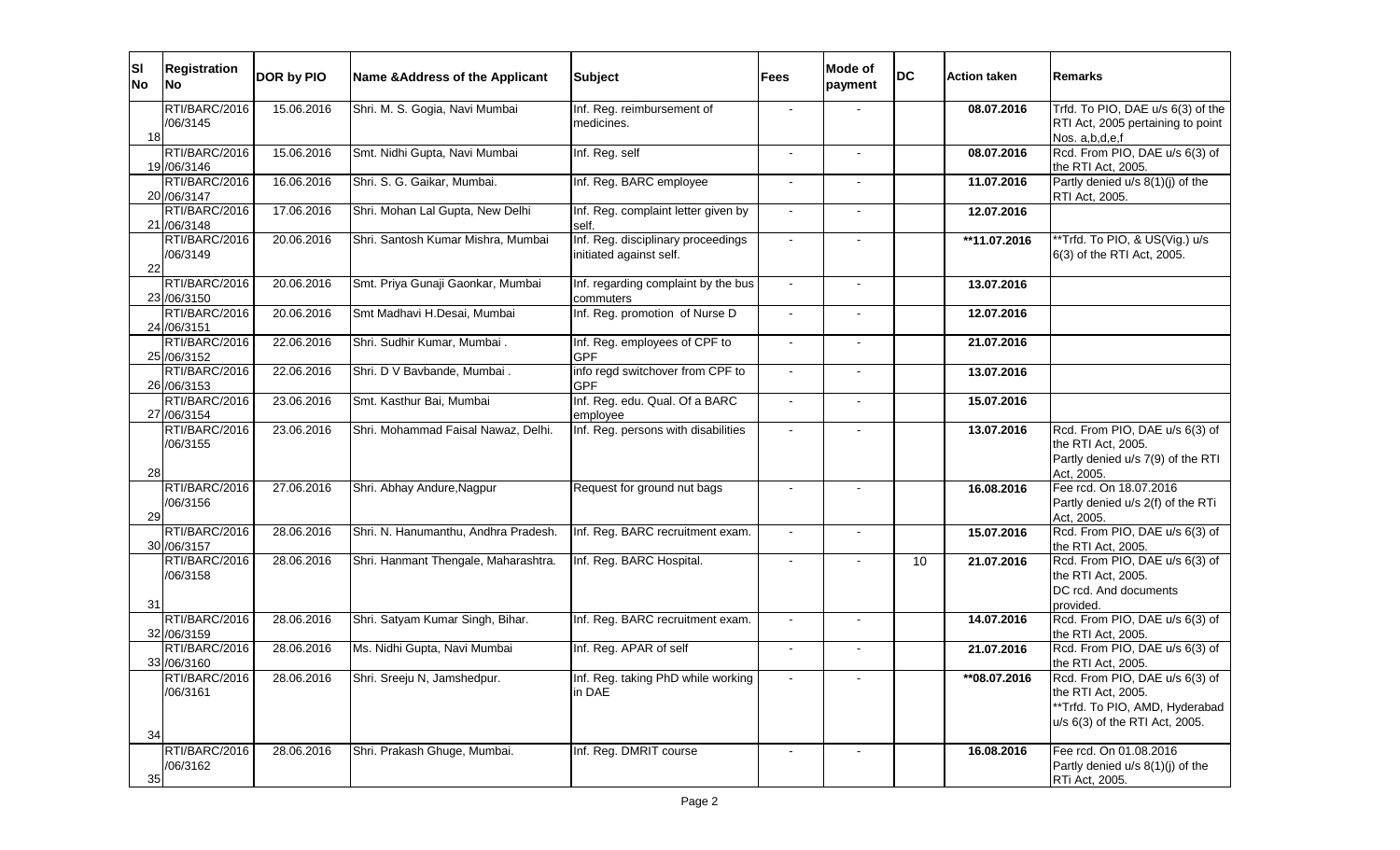| ΙSΙ<br><b>No</b> | <b>Registration</b><br>No     | DOR by PIO | Name & Address of the Applicant       | <b>Subject</b>                                                        | <b>Fees</b>       | Mode of<br>payment | <b>DC</b> | <b>Action taken</b> | lRemarks                                                                                                                                            |
|------------------|-------------------------------|------------|---------------------------------------|-----------------------------------------------------------------------|-------------------|--------------------|-----------|---------------------|-----------------------------------------------------------------------------------------------------------------------------------------------------|
| 36               | RTI/BARC/2016<br>/06/3163     | 28.06.2016 | Shri. Arun Babulal Borse Gujarat.     | Details of TA/DA claim procedure<br>and main role of Liaison Officer. |                   |                    |           | 15.07.2016          | Rcd. From PIO, DAE u/s 6(3) of<br>the RTI Act, 2005.                                                                                                |
|                  | RTI/BARC/2016<br>37 /06/3164  | 28.06.2016 | Ms. Nidhi Gupta, Navi Mumbai          | Inf. Reg. correspondence reg. self                                    |                   |                    |           | 27.07.2016          | Rcd. From PIO, DAE u/s 6(3) of<br>the RTI Act, 2005.                                                                                                |
|                  | RTI/BARC/2016<br>38 /06/3165  | 28.06.2016 | Shri. U. S. Tiwari, Mumbai.           | info regd switchover from CPF to<br><b>GPF</b>                        | $\overline{a}$    |                    |           | 14.07.2016          |                                                                                                                                                     |
|                  | RTI/BARC/2016<br>39 / 06/3166 | 28.06.2016 | Shri. Jadhav D. T., Mumbai.           | info regd switchover from CPF to<br><b>GPF</b>                        |                   |                    |           | 14.07.2016          |                                                                                                                                                     |
|                  | RTI/BARC/2016<br>40 / 06/3167 | 28.06.2016 | Shri. R. G. Kamath, Mumbai.           | info regd switchover from CPF to<br><b>GPF</b>                        | $\sim$            | L,                 |           | 14.07.2016          |                                                                                                                                                     |
|                  | RTI/BARC/2016<br>41 /06/3168  | 29.06.2016 | Shri. Krit Narayan Chaudhary, Mumbai  | Inf. Reg. promotion of self                                           |                   |                    |           | 21.07.2016          |                                                                                                                                                     |
|                  | RTI/BARC/2016<br>42 /06/3169  | 29.06.2016 | Shri. Girish M. Parulkar, Thane.      | Inf. Reg. BARC employee                                               |                   |                    |           | 21.07.2016          |                                                                                                                                                     |
|                  | RTI/BARC/2016<br>43 / 06/3170 | 29.06.2016 | Shri. P. Loganandhan, Tuticorin       | Inf. Reg. CPF to GPF employees.                                       |                   |                    |           | 28.07.2016          | Rcd. From PIO, DAE u/s 6(3) of<br>the RTI Act, 2005.                                                                                                |
| 44               | RTI/BARC/2016<br>/06/3171     | 29.06.2016 | Shri. Sachendra Mathur, Mumbai.       | Inf. Reg. retirement of<br>engineers/scientists and Pension<br>rules  |                   |                    |           | 21.07.2016          |                                                                                                                                                     |
| 45               | RTI/BARC/2016<br>/07/3172     | 01.07.2016 | Shri. Sanjiban De, Mumbai             | Inf. Reg. CAT case on DA arrears<br>of two increments                 | 10                | cash               |           | 21.07.2016          | Trfd. Pt. No. (2) to PIO & US<br>(SCS) u/s 693) of the RTI Act,<br>2005.                                                                            |
|                  | RTI/BARC/2016<br>46 / 07/3173 | 01.07.2016 | Shri. Sanjiban De, Mumbai             | Inf. Reg. CAT case on DA arrears<br>of two increments                 | 10                | cash               |           | 21.07.2016          |                                                                                                                                                     |
|                  | RTI/BARC/2016<br>47 / 07/3174 | 01.07.2016 | Shri. Sanjiban De, Mumbai             | Inf. Reg. CAT case on DA arrears<br>of two increments                 | 10                | cash               |           | 21.07.2016          |                                                                                                                                                     |
|                  | RTI/BARC/2016<br>48 / 07/3175 | 01.07.2016 | Shri. Sanjiban De, Mumbai             | Inf. Reg. CAT case on DA arrears<br>of two increments                 | 10                | cash               |           | 21.07.2016          |                                                                                                                                                     |
|                  | RTI/BARC/2016<br>49 / 07/3176 | 01.07.2016 | Shri. T. Alaguvadivel, TamilNadu      | Action taken against<br>representation made by self.                  | 10                | <b>IPO</b>         | 10        | 21.07.2016          | DC rcd. And documents provided                                                                                                                      |
|                  | RTI/BARC/2016<br>50 /07/3177  | 01.07.2016 | Shri. R. H. Jadhav, Mumbai.           | Inf. Reg. medical bills submitted by<br>self for reimbursement.       |                   | Court Fee<br>stamp |           | 16.08.2016          | Fee rcd. On 21.07.2016                                                                                                                              |
|                  | RTI/BARC/2016<br>51 /07/3178  | 01.07.2016 | Mrs. Madhavi H. Desai, Mumbai         | Inf. Reg. seniority list of nurses                                    | 10                | cash               |           | 21.07.2016          |                                                                                                                                                     |
|                  | RTI/BARC/2016<br>52 /07/3179  | 01.07.2016 | Shri. Jitendra Bhimji Wagh, Mumbai    | Inf. Reg. maintenance of<br>landscape at BARC facilities.             | 10                | $\overline{DD}$    |           | 21.07.2016          |                                                                                                                                                     |
|                  | RTI/BARC/2016<br>53 /07/3180  | 01.07.2016 | Shri. A. Singh, Kanpur.               | Inf. Reg. payment of PRIS(I) to<br>scientific Officers                | Online<br>payment | Paid at DAE        |           | 26.07.2016          | Rcd. From PIO, DAE u/s 6(3) of<br>the RTI Act, 2005.                                                                                                |
| 54               | RTI/BARC/2016<br>/07/3181     | 04.07.2016 | [Shri. Shyamlal Yadav, Uttar Pradesh. | Details reg. consultants working in<br>our department.                | Online<br>payment | <b>Paid at DAE</b> |           | 21.07.2016          | Rcd. From PIO, DAE u/s 6(3) of<br>the RTI Act, 2005 pertaining to<br>point No. (2)                                                                  |
| 55               | RTI/BARC/2016<br>/07/3182     | 04.07.2016 | Shri. R. P. Mishra, Mumbai.           | Inf. Reg. car parking sheds                                           | Online<br>payment | Paid at DAE        |           | 21.07.2016          | Rcd. From PIO, DAE u/s 6(3) of<br>the RTI Act, 2005 pertaining to<br>point No. (6).<br>Trfd. To constituent units u/s 6(3)<br>of the RTI Act, 2005. |
|                  | RTI/BARC/2016<br>56 /07/3183  | 05.07.2016 | Shri. R. G. Anil, Rajasthan           | Inf. Reg. norms applicability after<br>acquiring higher qual.         | 10                | $\overline{1}$     |           | 21.07.2016          |                                                                                                                                                     |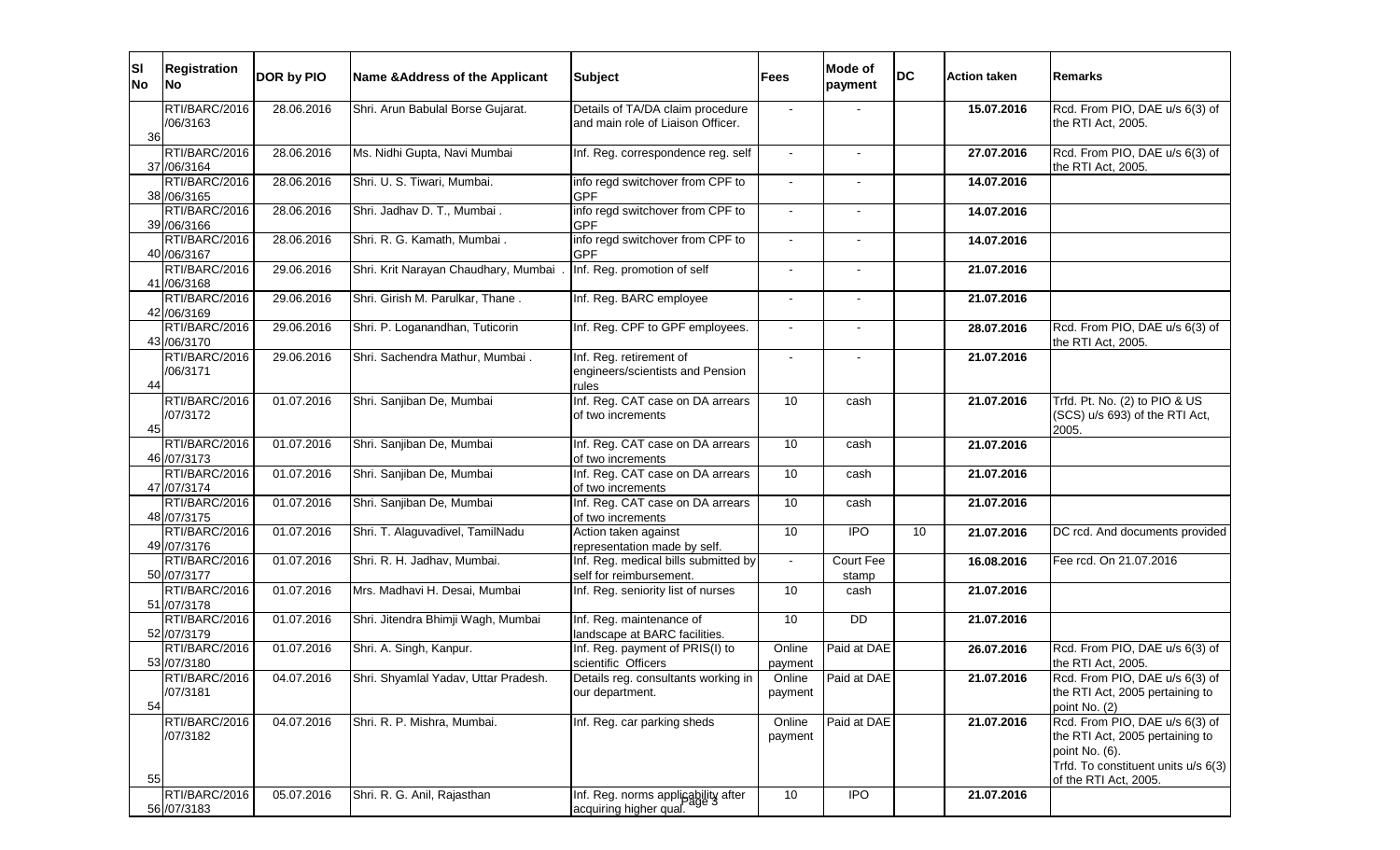| SI<br><b>No</b> | <b>Registration</b><br><b>No</b> | <b>DOR by PIO</b> | Name & Address of the Applicant       | <b>Subject</b>                                             | <b>Fees</b>       | Mode of<br>payment | <b>DC</b> | <b>Action taken</b> | <b>Remarks</b>                                       |
|-----------------|----------------------------------|-------------------|---------------------------------------|------------------------------------------------------------|-------------------|--------------------|-----------|---------------------|------------------------------------------------------|
|                 | RTI/BARC/2016<br>57 / 07/3184    | 05.07.2016        | Shri. S. Thiyagrajan, Tamil Nadu      | Inf. Reg. MEP for promotion from<br>SO/D to SO/E           | Online<br>payment | Paid at DAE        |           | 25.07.2016          | Rcd. From PIO, DAE u/s 6(3) of<br>the RTI Act, 2005. |
|                 | RTI/BARC/2016                    | 07.07.2016        | Shri. Vijay Kumar, Delhi.             | Inf. Ref. appointment at sports                            |                   | <b>BPL</b>         |           | 26.07.2016          | Rcd. From PIO, DAE u/s 6(3) of                       |
|                 | 58 /07/3185                      |                   |                                       | quota                                                      |                   |                    |           |                     | the RTI Act, 2005.                                   |
|                 | RTI/BARC/2016                    | 07.07.2016        | Shri. Rajendra Prasad, Jharkhand.     | Inf. W.r.t advt. for the post of UDC                       | Online            | Paid at DAE        |           | 21.07.2016          | Rcd. From PIO, DAE u/s 6(3) of                       |
|                 | 59 /07/3186<br>RTI/BARC/2016     | 07.07.2016        | Shri. Surjeet Mondal, Tamil Nadu.     | Inf. Reg. STPT exam                                        | payment<br>Online | Paid at DAE        |           | 22.07.2016          | the RTI Act, 2005.<br>Rcd. From PIO, DAE u/s 6(3) of |
|                 | 60 / 07/3187                     |                   |                                       |                                                            | payment           |                    |           |                     | the RTI Act, 2005.                                   |
|                 | RTI/BARC/2016                    | 07.07.2016        | Ms. Anusha Podapati, Andhra Pradesh.  | Inf. Reg. OCES/DGFS 2015 marks                             | Online            | Paid at DAE        |           | 21.07.2016          | Rcd. From PIO, DAE u/s 6(3) of                       |
|                 | 61 /07/3188                      |                   |                                       | of self.                                                   | payment           |                    |           |                     | the RTI Act, 2005.                                   |
|                 | RTI/BARC/2016                    | 07.07.2016        | Shri. Chellam Thirumal, Tamil Nadu    | Inf. Reg. recruitment norms for all                        | Online            | Paid at DAE        |           | 25.07.2016          | Rcd. From PIO, DAE u/s 6(3) of                       |
|                 | 62 /07/3189<br>RTI/BARC/2016     | 07.07.2016        | Shri. Sahil Ahuja, Haryana.           | posts<br>Details reg. considereing                         | payment<br>Online | Paid at DAE        |           |                     | the RTI Act, 2005.<br>Rcd. From PIO, DAE u/s 6(3) of |
|                 | /07/3190                         |                   |                                       | mechanical & automative eng. For                           | payment           |                    |           | 26.07.2016          | the RTI Act, 2005.                                   |
| 63              |                                  |                   |                                       | appt. through OCES                                         |                   |                    |           |                     |                                                      |
|                 | RTI/BARC/2016<br>64 /07/3191     | 07.07.2016        | Ms. Poornima, Bangalore.              | Inf. Reg. advt. for the post of<br>WA/A exam               | 10                | $\overline{1}$     |           | 21.07.2016          |                                                      |
|                 | RTI/BARC/2016                    | 08.07.2016        | Smt. Mitali M. Gajare, Navi Mumbai    | Inf. Reg. sister-in-charge interview                       | 10                | <b>IPO</b>         |           | 03.08.2016          |                                                      |
|                 | 65 / 07/3192<br>RTI/BARC/2016    | 08.07.2016        | Smt. Nirmala Arvind Rupawate, Mumbai. | Inf. Reg. sister-in-charge interview                       | 10                | $\overline{1}$     |           | 03.08.2016          |                                                      |
|                 | 66 / 07/3193                     |                   |                                       |                                                            |                   |                    |           |                     |                                                      |
|                 | RTI/BARC/2016                    | 08.07.2016        | Smt. Maygirl Gracelin Alice, Mumbai   | Inf. Reg. sister-in-charge interview                       | 10                | <b>IPO</b>         |           | 03.08.2016          | Partly denied u/s 2(f) of the RTI                    |
|                 | 67 / 07/3194                     |                   |                                       |                                                            |                   |                    |           |                     | Act, 2005.                                           |
|                 | RTI/BARC/2016<br>68 / 07/3195    | 08.07.2016        | Smt. Savita Vinod Bodile, Mumbai.     | Inf. Reg. sister-in-charge interview                       | 10                | <b>IPO</b>         |           | 03.08.2016          |                                                      |
|                 | RTI/BARC/2016                    | 08.07.2016        | Shri. Balkrishna Pandurang Sorate,    | Inf. Reg. BARC employees                                   | 10                | <b>IPO</b>         |           | 05.08.2016          |                                                      |
|                 | 69 / 07/3196                     |                   | Panvel.                               |                                                            |                   |                    |           |                     |                                                      |
|                 | RTI/BARC/2016<br>70 / 07/3197    | 08.07.2016        | Smt. Nidhi Gupta, Navi Mumbai         | Inf. W.r.t. memorandum issued to<br>self                   | Online<br>payment | paid at DAE        |           | 03.08.2016          | Rcd. From PIO, DAE u/s 6(3) of<br>the RTI act, 2005. |
|                 | RTI/BARC/2016                    | 08.07.2016        | Shri. Dilip Sharma, Rajasthan         | Inf. Reg. action taken against                             | Online            | paid at DAE        |           | 22.07.2016          | Rcd. From PIO, DAE u/s 6(3) of                       |
|                 | /07/3198                         |                   |                                       | representation of Merit promotion                          | payment           |                    |           |                     | the RTI act, 2005 pertaining to                      |
| 71              |                                  |                   |                                       | scheme for S&T                                             |                   |                    |           |                     | point No. (2).                                       |
|                 | RTI/BARC/2016<br>72 /07/3199     | 13.07.2016        | Shri. Jayaraj KV, Mumbai.             | Details reg. Rotational Transfer<br>policy adopted by BARC | 10                | Cash               |           | 03.08.2016          |                                                      |
|                 | RTI/BARC/2016<br>73 /07/3200     | 13.07.2016        | Shri. Jayaraj KV, Mumbai.             | Details reg. promotion norms of<br><b>Nurses</b>           | 10                | Cash               |           | 03.08.2016          | Partly denied u/s 2(f) of the RTI<br>Act, 2005.      |
|                 | RTI/BARC/2016                    | 13.07.2016        | Shri. Rahul Rajendra Sarode, Jalgaon  | Inf. Reg. WA/A exam                                        | 10                | $\overline{1}$     |           | 25.07.2016          |                                                      |
|                 | 74 /07/3201                      |                   |                                       |                                                            |                   |                    |           |                     |                                                      |
|                 | RTI/BARC/2016                    | 13.07.2016        | Shri. Antony P. D., Mumbai.           | Inf. Reg. CPF to GPF employees.                            | 10                | Cash               |           | 26.07.2016          |                                                      |
|                 | /5 / 07/3202                     |                   |                                       |                                                            |                   |                    |           |                     |                                                      |
|                 | RTI/BARC/2016<br>76 / 07/3203    | 13.07.2016        | Shri. Abhishek Jain, Mumbai.          | Inf. Reg. pay of translators and<br>other details.         | Online<br>payment | paid at DAE        |           | 08.08.2016          | Rcd. From PIO, DAE u/s 6(3) of<br>the RTI act, 2005. |
|                 | RTI/BARC/2016                    | 13.07.2016        | Shri. Yogendra Singh Patel, Uttar     | Inf. Reg. Steno Gr III exam                                | Online            | paid at DAE        |           | 25.07.2016          | Rcd. From PIO, DAE u/s 6(3) of                       |
|                 | 77 /07/3204                      |                   | Pradesh.                              |                                                            | payment           |                    |           |                     | the RTI act, 2005.                                   |
|                 | RTI/BARC/2016<br>78 / 07/3205    | 14.07.2016        | Shri. Chandan Kumar, Bihar.           | Inf. Reg. Steno Gr III exam                                | 10                | $\overline{1}$     |           | 25.07.2016          |                                                      |
|                 | RTI/BARC/2016                    | 14.07.2016        | Shri. Adesh Kumar, Uttar Pradesh.     | Inf. Reg. interview marks and cut                          | Online            | paid at DAE        |           | 03.08.2016          | Rcd. From PIO, DAE u/s 6(3) of                       |
|                 | 79 /07/3206                      |                   |                                       | off marks in OCES-2016                                     | payment           |                    |           |                     | the RTI act, 2005.                                   |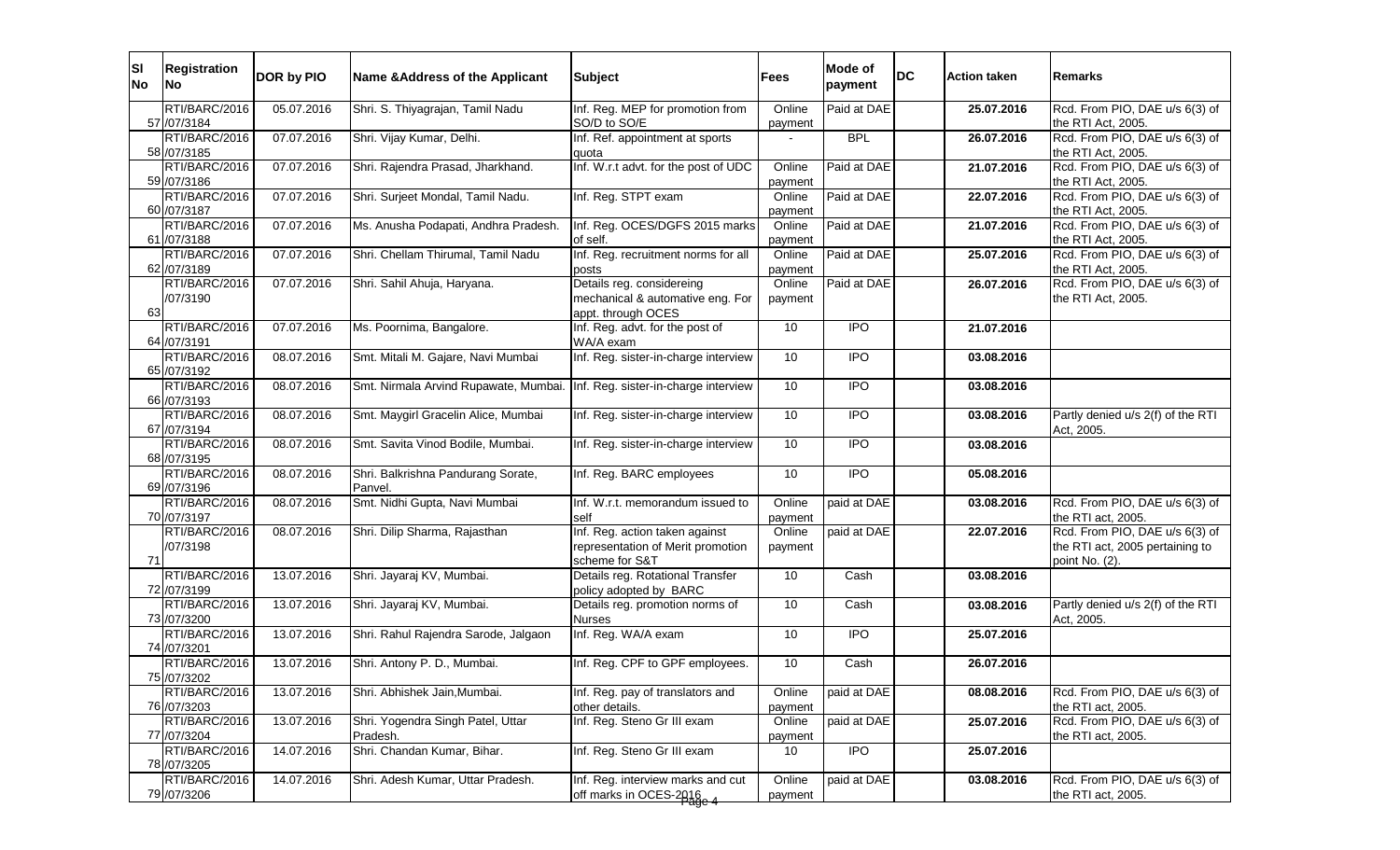| <b>SI</b><br><b>No</b> | <b>Registration</b><br><b>INo</b> | DOR by PIO | Name & Address of the Applicant        | <b>Subject</b>                                               | <b>Fees</b>       | Mode of<br>payment | <b>DC</b> | <b>Action taken</b> | Remarks                                              |
|------------------------|-----------------------------------|------------|----------------------------------------|--------------------------------------------------------------|-------------------|--------------------|-----------|---------------------|------------------------------------------------------|
|                        | RTI/BARC/2016                     | 14.07.2016 | Shri. Rahul Mahato, west Bengal.       | Inf. Reg. interview marks and cut                            | Online            | paid at DAE        |           | 03.08.2016          | Rcd. From PIO, DAE u/s 6(3) of                       |
|                        | 80 / 07/3207                      |            |                                        | off marks in OCES-2016                                       | payment           |                    |           |                     | the RTI act, 2005.                                   |
|                        | RTI/BARC/2016                     | 14.07.2016 | Shri. Gyan Prakash, maharashtra        | Inf. Reg. WA/A exam                                          | Online            | paid at DAE        |           | 26.07.2016          | Rcd. From PIO, DAE u/s 6(3) of                       |
|                        | 81 /07/3208<br>RTI/BARC/2016      | 14.07.2016 | Shri. Ravi Shankar Sharma,             | Inf. Reg. interview marks and cut                            | payment<br>Online | paid at DAE        |           |                     | the RTI act, 2005.<br>Rcd. From PIO, DAE u/s 6(3) of |
|                        | 82 /07/3209                       |            | Uttarakhand.                           | off marks in OCES-2016                                       | payment           |                    |           | 03.08.2016          | the RTI act, 2005.                                   |
|                        | RTI/BARC/2016                     | 14.07.2016 | Shri. Chintalapalli Suryananth, Andhra | Inf. Reg. interview marks and cut                            | Online            | paid at DAE        |           | 04.08.2016          | Rcd. From PIO, DAE u/s 6(3) of                       |
|                        | /07/3210                          |            | Pradesh.                               | off marks in OCES-2016 in                                    | payment           |                    |           |                     | the RTI act, 2005.                                   |
| 83                     |                                   |            |                                        | Electrical Engineering stream.                               |                   |                    |           |                     |                                                      |
|                        | RTI/BARC/2016                     | 14.07.2016 | Shri. Ashish Dahiya, Haryana.          | Inf. Reg. interview marks and cut                            | Online            | paid at DAE        |           | 08-05-2016          | Rcd. From PIO, DAE u/s 6(3) of                       |
|                        | 84 / 07/3211                      |            |                                        | off marks in OCES-2016                                       | payment           |                    |           |                     | the RTI act, 2005.                                   |
|                        | RTI/BARC/2016                     | 14.07.2016 | Dr. D. N. Yadav, Mumbai.               | Details w.r.t Memorandum issued                              | 10                | cash               |           | 08.08.2016          |                                                      |
|                        | 85 / 07/3212<br>RTI/BARC/2016     | 14.07.2016 | Shri. A. Srinivasulu, Andhra Pradesh.  | to the applicant.<br>Inf. Reg. interview marks and cut       | Online            | paid at DAE        |           | 08-05-2016          | Rcd. From PIO, DAE u/s 6(3) of                       |
|                        | /07/3213                          |            |                                        | off marks for interview in OCES-                             | payment           |                    |           |                     | the RTI act, 2005.                                   |
| 86                     |                                   |            |                                        | 2016                                                         |                   |                    |           |                     |                                                      |
|                        | RTI/BARC/2016                     | 14.07.2016 | Shri. S. P. Anantwar, Mumbai.          | info regd switchover from CPF to                             | 10                | cash               |           | 26.07.2016          |                                                      |
|                        | 87 / 07/3214                      |            |                                        | <b>GPF</b>                                                   |                   |                    |           |                     |                                                      |
|                        | RTI/BARC/2016                     | 14.07.2016 | Shri. A. S. Mungekar, Mumbai.          | Inf. Reg. principles of acquiring                            | 10                | cash               |           | 11.08.2016          | Partly denied u/s 2(f) of the RTI                    |
|                        | 88 / 07/3215<br>RTI/BARC/2016     | 14.07.2016 |                                        | higher qual.                                                 | 10                |                    |           | 08.08.2016          | Act, 2005.                                           |
|                        | 89 / 07/3216                      |            | Shri. K. C. Boipai, Mumbai.            | info regd switchover from CPF to<br><b>GPF</b>               |                   | cash               |           |                     |                                                      |
|                        | RTI/BARC/2016                     | 14.07.2016 | Shri. D. S. Rajapure, Mumbai.          | info regd switchover from CPF to                             | 10                | cash               |           | 08.08.2016          |                                                      |
|                        | 90 / 07/3217                      |            |                                        | <b>GPF</b>                                                   |                   |                    |           |                     |                                                      |
|                        | RTI/BARC/2016<br>91 /07/3218      | 14.07.2016 | Shri.A. R. Khopkar, Mumbai.            | info regd switchover from CPF to<br><b>GPF</b>               | 10                | cash               |           | 08.08.2016          |                                                      |
|                        | RTI/BARC/2016                     | 15.07.2016 | Shri Pradeep Maurya, Odisha            | Inf. Reg. interview marks and cut                            | 10                | <b>IPO</b>         |           | 08.08.2016          |                                                      |
|                        | /07/3219                          |            |                                        | off marks for interview in OCES-                             |                   |                    |           |                     |                                                      |
| 92                     | RTI/BARC/2016                     | 15.07.2016 |                                        | 2016<br>info regd switchover from CPF to                     | 10                |                    |           |                     |                                                      |
|                        | 93 /07/3220                       |            | Shri Raju Rajagopalan, Mumbai.         | <b>GPF</b>                                                   |                   | cash               |           | 26.07.2016.         |                                                      |
|                        | RTI/BARC/2016                     | 18.07.2016 | Shri Ghandat A.P, Mumbai.              | info regd switchover from CPF to                             | 10 <sup>°</sup>   | cash               |           | 08.08.2016          |                                                      |
|                        | 94 / 07/3221                      |            |                                        | <b>GPF</b>                                                   |                   |                    |           |                     |                                                      |
|                        | RTI/BARC/2016                     | 18.07.2016 | Shri M.P. Nar, Mumbai.                 | info regd switchover from CPF to                             | 10                | cash               |           | 10.08.2016          |                                                      |
|                        | 95 /07/3222                       |            |                                        | <b>GPF</b>                                                   |                   |                    |           |                     |                                                      |
|                        | RTI/BARC/2016<br>96 / 07/3223     | 19.07.2016 | Shri Digvijay Singh, West Bengal       | Inf. Reg. interview marks for<br>OCES-2016                   | Online            | Paid at DAE        |           | 10.08.2016          | Rcd. From PIO, DAE u/s 6(3) of<br>the RTI act, 2005. |
|                        | RTI/BARC/2016                     | 19.07.2016 | Smt. Sunita Govindan, Mumbai.          | info regd switchover from CPF to                             | payment<br>10     | cash               |           | 10.08.2016          |                                                      |
|                        | 97 / 07/3224                      |            |                                        | <b>GPF</b>                                                   |                   |                    |           |                     |                                                      |
|                        | RTI/BARC/2016                     | 20.07.2016 | Shri S.H. Shirole, Mumbai.             | info regd switchover from CPF to                             | 10                | cash               |           | 10.08.2016          |                                                      |
|                        | 98 / 07/3225                      |            |                                        | <b>GPF</b>                                                   |                   |                    |           |                     |                                                      |
|                        | RTI/BARC/2016<br>99 / 07/3226     | 20.07.2016 | Shri Abhilabya Mitra, West Bengal      | info. Reg. OCES-2016 exam                                    | Online<br>payment | paid at DAE        |           | 16.08.2016          | Rcd. From PIO, DAE u/s 6(3) of<br>the RTI act, 2005. |
|                        | RTI/BARC/2016                     | 21.07.2016 | Shri Pravin Mahadev Gaikwad, Navi      | Info. Reg. appointment made on                               | 10                | cash               |           | 11.08.2016          |                                                      |
|                        | 100 /07/3227                      |            | Mumbai                                 | the the compassionate ground                                 |                   |                    |           |                     |                                                      |
|                        | RTI/BARC/2016<br>/07/3228         | 21.07.2016 | Shri Rahul Kumar, Delhi.               | info. Reg. recruitment, promotion<br>and pay scale of ASO(A) | $\sim$            | paid at DAE        |           | 16.08.2016          | Rcd. From PIO, DAE u/s 6(3) of<br>the RTI act, 2005. |
| 101                    |                                   |            |                                        | Page 5                                                       |                   |                    |           |                     | Partly denied u/s 2(f) of the RTI<br>Act, 2005.      |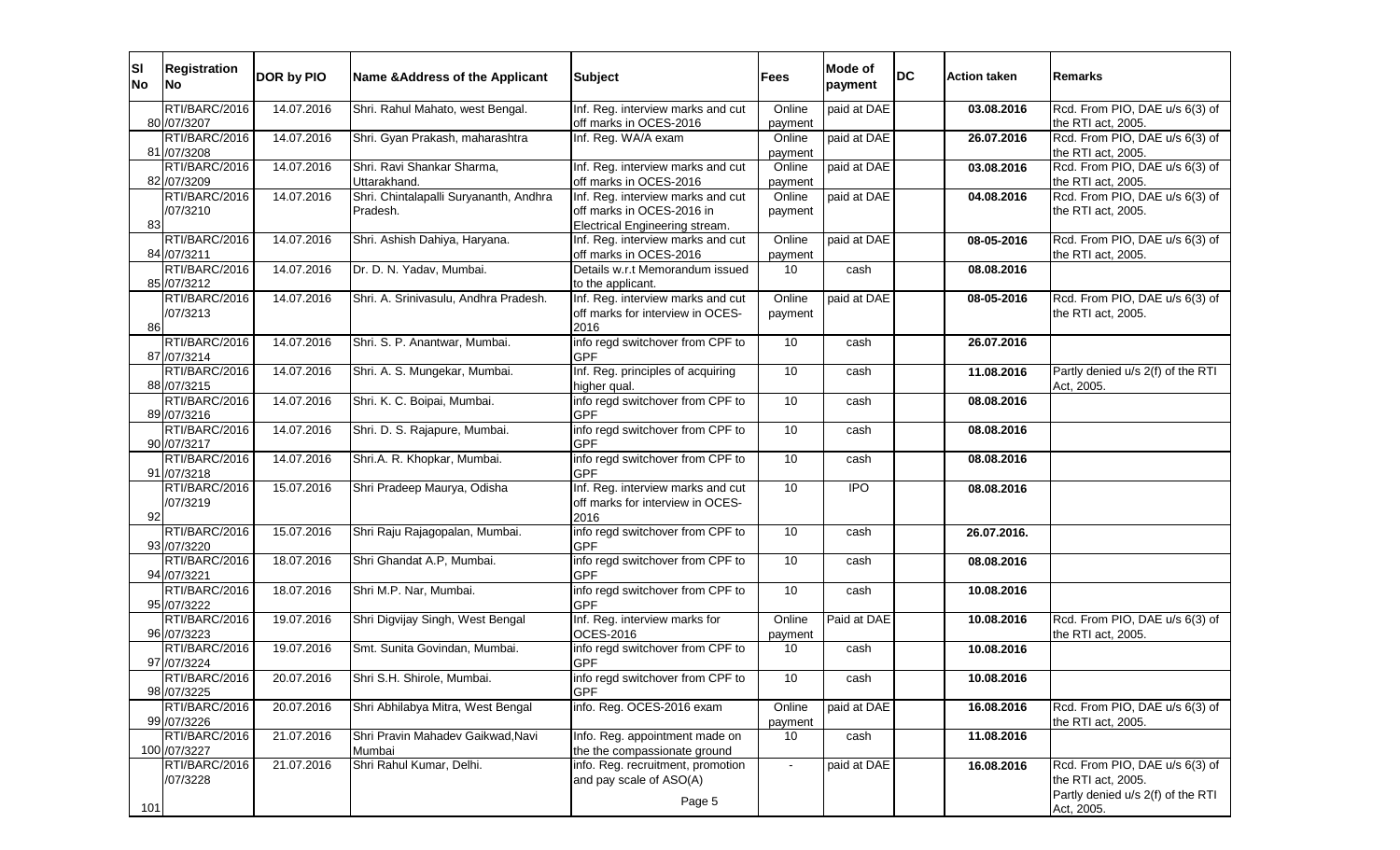| ΙSΙ<br><b>No</b> | <b>Registration</b><br>No      | DOR by PIO | Name & Address of the Applicant                                | <b>Subject</b>                                                                      | Fees              | Mode of<br>payment | <b>DC</b> | <b>Action taken</b> | Remarks                                                                                                 |
|------------------|--------------------------------|------------|----------------------------------------------------------------|-------------------------------------------------------------------------------------|-------------------|--------------------|-----------|---------------------|---------------------------------------------------------------------------------------------------------|
| 102              | RTI/BARC/2016<br>/07/3229      | 21.07.2016 | Smt. Praneeta Goyal, Rajasthan                                 | Info. Reg. STPT Exam                                                                | Online<br>payment | paid at DAE        |           | 16.08.2016          | Rcd. From PIO, DAE u/s 6(3) of<br>the RTI act, 2005.<br>Partly denied u/s 2(f) of the RTI<br>Act, 2005. |
|                  | RTI/BARC/2016<br>103 /07/3230  | 22.07.2016 | Shri. Barla Sriramulu, Andhra Pradesh.                         | Inf. Reg. interview marks of self in<br><b>OCES-2016</b>                            | Online<br>payment | paid at DAE        |           | 16.08.2016          | Rcd. From PIO, DAE u/s 6(3) of<br>the RTI act, 2005.                                                    |
|                  | RTI/BARC/2016<br>104 /07/3231  | 22.07.2016 | Shri. Sudeep, Jammu                                            | Inf. W.r.t advt. for the post of Work<br>assistant                                  | 10                | $\overline{1}$     |           | 16.08.2016          |                                                                                                         |
| 105              | RTI/BARC/2016<br>/07/3232      | 22.07.2016 | Mrs. Madhavi H. Desai, Mumbai                                  | Inf. Reg. cancelletion of selection<br>process for the post of sister-in-<br>charge | 10                | cash               |           | 16.08.2016          |                                                                                                         |
|                  | RTI/BARC/2016<br>106 /07/3233  | 22.07.2016 | Mrs. Madhavi H. Desai, Mumbai                                  | Inf. Reg. interview proceeding for<br>the post of sister-in-charge                  | 10                | cash               |           | 11.08.2016          |                                                                                                         |
|                  | RTI/BARC/2016<br>107 /07/3234  | 25.07.2016 | Shri. Dharampal S Kapoor, Maharashtra.                         | Details of employees facing<br>judicial proceedings                                 | Online<br>payment | paid at DAE        |           | 17.08.2016          | Rcd. From PIO, DAE u/s 6(3) of<br>the RTI act, 2005.                                                    |
|                  | RTI/BARC/2016<br>108 /07/3235  | 25.07.2016 | Shri. Bhole Nath Kesharwani, Rajasthan.                        | Inf. Reg. OCES certificate amd<br>marksheet of self.                                | 10                | <b>IPO</b>         |           | 08.08.2016          |                                                                                                         |
|                  | RTI/BARC/2016<br>109 /07/3236  | 25.07.2016 | Shri. Jitender Singh, Haryana.                                 | Inf. Reg. advt. made by NPCIL                                                       | 10                | <b>IPO</b>         |           | **28.07.2016        | **Trfd. To PIO, NPCIL u/s 6(3) of<br>the RTI Act, 2005.                                                 |
|                  | RTI/BARC/2016<br>110 /07/3237  | 25.07.2016 | Dr. Kiran Sandeep Bangia, Navi Mumbai Details of BARC employee |                                                                                     | 10                | cash               |           | 17.08.2016          |                                                                                                         |
|                  | RTI/BARC/2016<br>111 /07/3238  | 26.07.2016 | Shri. Abhishek Kachchap, M. P.                                 | Inf. Reg. stay in NBH Hostel,<br>Mumbai.                                            | 10                | <b>IPO</b>         |           | 16.08.2016          |                                                                                                         |
|                  | RTI/BARC/2016<br>112 /07/3239  | 27.07.2016 | Shri. S. K. Singh, Mumbai                                      | Details reg. Directors in BARC                                                      | 10                | cash               |           | 08.08.2016          |                                                                                                         |
|                  | RTI/BARC/2016<br>113 /07/3240  | 27.07.2016 | Shri. S. K. Singh, Mumbai                                      | Inf. Reg. STPT                                                                      | 10                | cash               |           | 17.08.2016          | Partly denied u/s 2(f) of the RTI<br>Act, 2005.                                                         |
|                  | RTI/BARC/2016<br>114 /07/3241  | 28.07.2016 | Smt. Nirmala Arvind Rupawate, Mumbai.                          | Inf. Reg. selection criteria for the<br>post of sister-in-charge                    | 10                | cash               |           | 17.08.2016          | Partly denied u/s 2(f) of the RTI<br>Act, 2005.                                                         |
|                  | RTI/BARC/2016<br>115 /07/3242  | 28.07.2016 | Smt. Savita Vinod Bodile, Mumbai.                              | Inf. Reg. selection criteria for the<br>post of sister-in-charge                    | 10                | cash               |           | 17.08.2016          | Partly denied u/s 2(f) of the RTI<br>Act, 2005.                                                         |
|                  | RTI/BARC/2016<br>116 /07/3243  | 28.07.2016 | Shri. Venkideswaran K. N., Kerala.                             | Details reg. starting cancer<br>institution or hospital                             | 10                | $\overline{IPO}$   |           | 24.08.2016          | Partly denied u/s 2(f) of the RTI<br>Act, 2005.                                                         |
|                  | RTI/BARC/2016<br>117 /07/3244  | 28.07.2016 | Shri. Padarthi Venkateswarlu, Gujarat                          | Inf. Reg. OCES/DGFS-2016.                                                           | 10                | DD                 |           | 11.08.2016          |                                                                                                         |
|                  | RTI/BARC/2016<br>118 /08/3245  | 01.08.2016 | Shri. Mohandas Harris, Kerala.                                 | Copy of APAR of self                                                                | 10                | $\overline{IPO}$   |           | 24.08.2016          |                                                                                                         |
|                  | RTI/BARC/2016<br>119 / 08/3246 | 01.08.2016 | Shri. Mohandas Harris, Kerala.                                 | Copy of APAR of self                                                                | 10                | $\overline{IPO}$   |           | 29.08.2016          | Partly denied u/s 8(1)(j) of the<br>RTi Act, 2005.                                                      |
| 120              | RTI/BARC/2016<br>/08/3247      | 03.08.2016 | Shri. Girishkumar H. Pandya, Vadodara                          | Inf. Reg. seniority list of ASO/B                                                   |                   | Paid at DAE        |           | 18.08.2016          | Rcd. From PIO,& US(CCS), DAE<br>u/s 6(3) of the RTI Act, 2005<br>pertaining to point No. 4              |
|                  | RTI/BARC/2016<br>121 /08/3248  | 05.08.2016 | Shri. R. Vinay Kumar, Bangalore                                | Details reg. setting up of<br>radiotherapy units in Bangalore                       | 10                | $\overline{1}$     |           | **08.08.2016        | **Trfd. To PIO, AERB, Mumbai<br>u/s 6(3) of the RTI Act, 2005.                                          |
|                  | RTI/BARC/2016<br>122 /08/3249  | 05.08.2016 | Shri. Sudhir Kumar, Mumbai.                                    | info regd switchover from CPF to<br><b>GPF</b>                                      | 10                | cash               |           | 19.08.2016          |                                                                                                         |
|                  | RTI/BARC/2016<br>123 / 08/3250 | 09.08.2016 | Shri. K. P. Paradkar, Mumbai.                                  | Inf. Reg. complaint against self.<br>Page 6                                         | 10                | cash               |           | *25.08.2016         | *Denied u/s 8(1)(e) & 8(1)(g) of<br>the RTi Act, 2005.                                                  |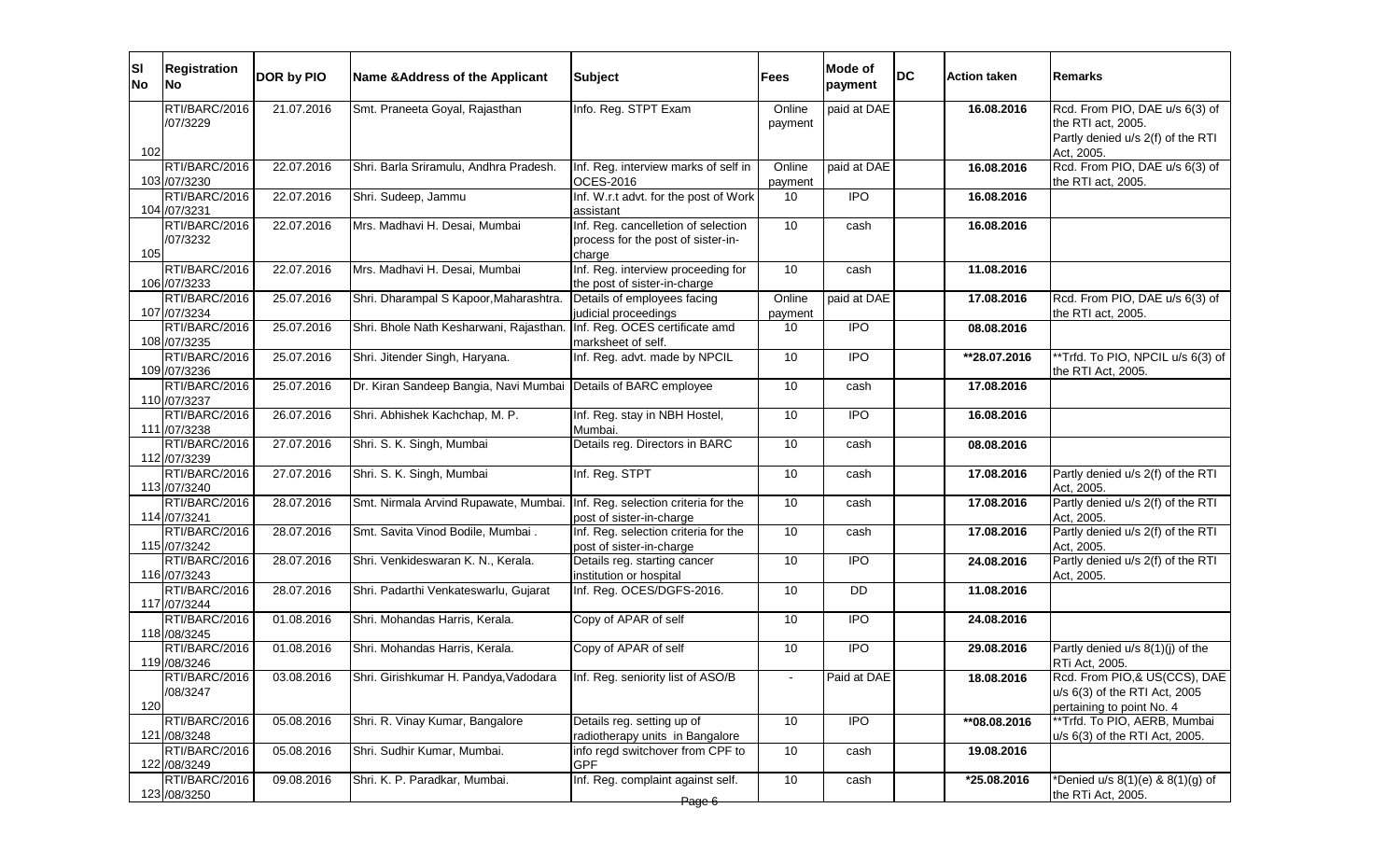| ΙSΙ<br><b>No</b> | <b>Registration</b><br>No      | DOR by PIO | Name & Address of the Applicant                                                                                                                                                         | <b>Subject</b>                                                               | Fees              | Mode of<br>payment | <b>DC</b> | <b>Action taken</b> | Remarks                                                                                                    |
|------------------|--------------------------------|------------|-----------------------------------------------------------------------------------------------------------------------------------------------------------------------------------------|------------------------------------------------------------------------------|-------------------|--------------------|-----------|---------------------|------------------------------------------------------------------------------------------------------------|
|                  | RTI/BARC/2016<br>124 / 08/3251 | 10.08.2016 | Shri. K. C. Boipai, Mumbai.                                                                                                                                                             | Inf. Reg. switchover from CPf to<br><b>GPF</b>                               | 10                | cash               |           | 23.08.2016          |                                                                                                            |
| 125              | RTI/BARC/2016<br>/08/3252      | 11.08.2016 | Ms. Shilpi Kumari, Bihar.                                                                                                                                                               | Rules reg. forwarding applications<br>for another employment.                | Online<br>payment | Paid at DAE        |           | 22.08.2016          | Rcd. From PIO, DAE u/s 6(3) of<br>the RTI Act, 2005.                                                       |
|                  | RTI/BARC/2016<br>/08/3253      | 11.08.2016 | Ms. Ankita, Haryana.                                                                                                                                                                    | Details reg. List of hospitals<br>authorized to use radio-isotopes.          | Online<br>payment | Paid at DAE        |           | $*12.08.2016$       | Rcd. From PIO, DAE u/s 6(3) of<br>the RTI Act, 2005.<br>**Trfd. To PIO, AERB, Mumbai                       |
| 126              | RTI/BARC/2016<br>127 /08/3254  | 11.08.2016 | Shri. Anuj Kumar, Tamil Nadu                                                                                                                                                            | Inf. Reg. OCES/DGFS-2016<br>interview                                        | Online<br>payment | Paid at DAE        |           | 25.08.2016          | u/s 6(3) of the RTI Act, 2005.<br>Rcd. From PIO, DAE u/s 6(3) of<br>the RTI Act, 2005.                     |
| 128              | RTI/BARC/2016<br>/08/3255      | 11.08.2016 | Shri. Basant Kumar, Uttar Pradesh                                                                                                                                                       | Inf. Reg. TO/C examination and<br>OCES/DGFS-2016 exam                        | Online<br>payment | Paid at DAE        |           | 06.09.2016          | Rcd. From PIO, DAE u/s 6(3) of<br>the RTI Act, 2005.<br>Partly denied u/s 8(1)(d) of the<br>RTi Act, 2005. |
|                  | RTI/BARC/2016<br>129 / 08/3256 | 11.08.2016 | Shri. Prabhat Kumar Chauhan, Bihar                                                                                                                                                      | Inf. Reg. admission in BE/B Tech<br>for Technician employee                  | Online<br>payment | Paid at DAE        |           | 19.08.2016          | Rcd. From PIO, DAE u/s 6(3) of<br>the RTI Act, 2005.                                                       |
|                  | RTI/BARC/2016<br>130 / 08/3257 | 11.08.2016 | Shri. Rajkishore Singh, Odisha                                                                                                                                                          | Inf. Reg. STPT 2016 for track<br>change.                                     | Online<br>payment | Paid at DAE        |           | 25.08.2016          | Rcd. From PIO, DAE u/s 6(3) of<br>the RTI Act, 2005.                                                       |
|                  | RTI/BARC/2016<br>/08/3258      | 11.08.2016 | Shri. Akash Tripathi, Maharashtra.                                                                                                                                                      | Inf. Reg. Work Assistant A exam                                              | Online<br>payment | Paid at DAE        |           | *23.08.2016         | Rcd. From PIO, DAE u/s 6(3) of<br>the RTI Act, 2005.<br>*Denied u/s 2(f) of the RTI Act,<br>2005.          |
| 131<br>132       | RTI/BARC/2016<br>/08/3259      | 11.08.2016 | Shri Uday Sule, B-6/5, RRCAT Colony,<br>Indore, Madhya Pradesh- 452 013                                                                                                                 | info. Reg. correct copy of Last Pay<br>Certificate                           | 10                | <b>IPO</b>         |           | 26.08.2016          | RTI Reply sent through e-mail                                                                              |
| 133              | RTI/BARC/2016<br>/08/3260      | 11.08.2016 | Shri. Jitendra Bhimji Wagh, Room No 10, Info. Reg. Full details of Tender<br>Chawl No 5, Sukh sagar Welfare<br>Society, Near 16D, Municipal Chawl<br>Ghatla, Chembur, Mumbai - 400 071. | Estimate Cost (copy of Tender<br><b>Estimate Cost)</b>                       | 10                | <b>DD</b>          |           | 31.08.2016          |                                                                                                            |
| 134              | RTI/BARC/2016<br>/08/3261      | 16.08.2016 | Shri Rajesh Shantaram Rediz, B-18,<br>Sarnath, Anushaktinagar, Mumbai- 400<br>094.                                                                                                      | Medical records of ex-BARC<br>employee                                       | 10                | $\overline{IPO}$   |           | 06.09.2016          |                                                                                                            |
| 135              | RTI/BARC/2016<br>/08/3262      | 16.08.2016 | Shri Laxmi Narayan, Annexe Hostel<br>(214), IIM Calcutta, Joka, West Bengal-<br>700 104                                                                                                 | Info. Reg. OCES/DGFS-2014                                                    | Online<br>payment | Paid at DAE        |           | 12.09.2016          | Rcd. From PIO, DAE u/s 6(3) of<br>the RTI Act, 2005.                                                       |
| 136              | RTI/BARC/2016<br>/08/3263      | 16.08.2016 | Shri. Abdul Rafiq, 1/115, Adarsh Nagar,<br>Ward No. 2, Kota Barrier, Rawatbhatta,<br>Via- Kota, Rajasthan - 323 305.                                                                    | Inf. W.r.t. rect. Of Stipendary<br>trainee (HP) at Rawatbhatta,<br>Rajasthan | 10                | <b>IPO</b>         |           | 12.09.2016          | Trfd. To PIO, NPCIL, Kota,<br>Rajasthan u/s 6(3) of the RTI Act,<br>2005 on 19.08.2016.                    |
| 137              | RTI/BARC/2016<br>/08/3264      | 17.08.2016 | Shri Bikash Ranjan Singh, Bharat<br>Electronics Limited, Nacharam Industrial<br>Estate, Mallapur, Telangana- 500 076                                                                    | Info. Reg. BARC Scientific Officer<br>Recruitment 2015                       | Online<br>payment | Paid at DAE        |           | 01.09.2016          | Rcd. From PIO, DAE u/s 6(3) of<br>the RTI Act, 2005.                                                       |
| 138              | RTI/BARC/2016<br>/08/3265      | 19.08.2016 | Shri Deepak Ananda Kamble,<br>Shreeniwas House, 4th Floor, Hazarimal<br>Somani Marg, Fort, Mumbai- 400 001.                                                                             | info. Reg. Work Assistant/A<br>recruitment<br>Page 7                         | 10                | <b>IPO</b>         |           | 31.08.2016          |                                                                                                            |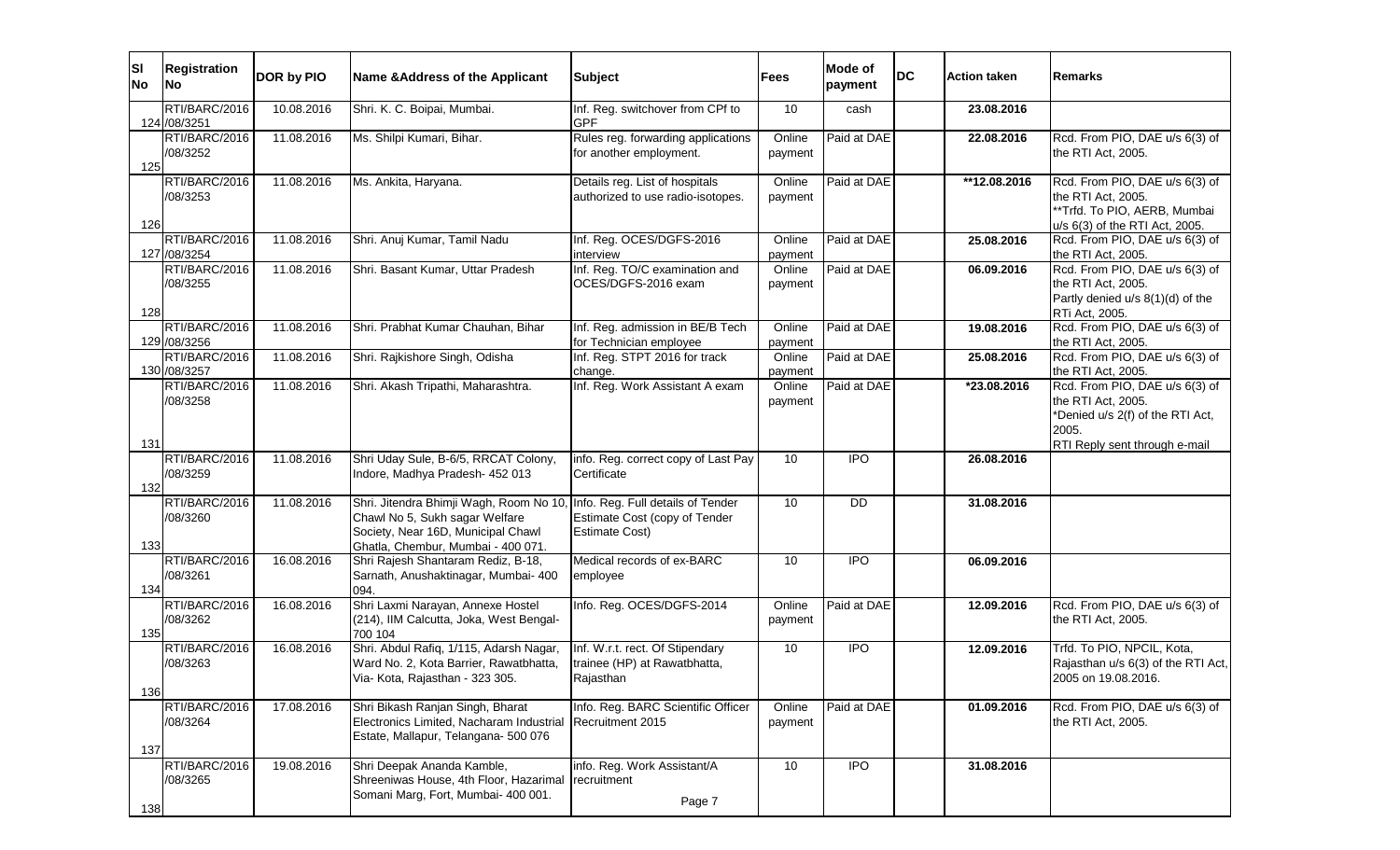| <b>SI</b><br><b>No</b> | <b>Registration</b><br>lNo.    | DOR by PIO | Name & Address of the Applicant                                                                                                                                            | <b>Subject</b>                                                                        | Fees              | Mode of<br>payment | <b>DC</b> | <b>Action taken</b> | <b>Remarks</b>                                                                           |
|------------------------|--------------------------------|------------|----------------------------------------------------------------------------------------------------------------------------------------------------------------------------|---------------------------------------------------------------------------------------|-------------------|--------------------|-----------|---------------------|------------------------------------------------------------------------------------------|
| 139                    | RTI/BARC/2016<br>/08/3266      | 22.08.2016 | Shri. Raju Kanojiya, Vijay Nagar, Opp.<br>Shiv Temple, R. C. marg, Chembur<br>camp, Mumbai - 400 074.                                                                      | Inf. Reg. application given for<br>technician post and details reg.<br>over time duty | 50                | <b>IPO</b>         |           | 20.09.2016          |                                                                                          |
| 140                    | RTI/BARC/2016<br>/08/3267      | 23.08.2016 | Mr (Adv) Mahendra N. Sandhyanshiv, B.<br>J. Patel Business Centre, 105, Bharat<br>House Bombay Samachar Marg, Fort,<br>Mumbai - 23                                         | Inf. Pertaining to tender for<br>outsourcing of manpower                              | 10                | <b>IPO</b>         |           | 21.09.2016          |                                                                                          |
| 141                    | RTI/BARC/2016<br>/08/3268      | 23.08.2016 | Mrs. Madhavi Hemant Desai, 34-<br>Alknanda, Anushaktinagar, Mumbai- 400 Assistant Matron & Sister-in-<br>094.                                                              | info. Re.g interview of Matron,<br>Charge                                             | 10                | Cash               |           | 12.09.2016          |                                                                                          |
| 142                    | RTI/BARC/2016<br>/08/3269      | 23.08.2016 | Shri Shrikant Sambhaji Mandke, Mumbai<br>Post-Shirasgaon, Taluka-Kadegaon,<br>District-Shangli, Maharashtra- 415 303                                                       | info. Reg. death of scientists                                                        | 10                | $\overline{1}$     |           | **25.08.2016        | **Trfd. To PIO & US9R&D-I),<br>DAE u/s 6(3) of the RTI Act,<br>2005.                     |
| 143                    | RTI/BARC/2016<br>/08/3270      | 23.08.2016 | Shri Dilip Gayakawad, Dilip Associates,<br>C/o I S Biradar Patil, H. No. 641/8, Lal<br>Bahuddur Shashthri Nagar, Near<br>Vivekananda Nagar, Hubli, West Bengal-<br>580 030 | info. Reg. hostpital documents                                                        | 10                | <b>IPO</b>         |           | *12.09.2016         | *Denied as per section 8(1)(e) of<br>the RTI Act, 2005.                                  |
| 144                    | RTI/BARC/2016<br>/08/3271      | 12.08.2016 | Shri. Sujith K. R., 155, 51st Avenue, DAE Inf. Reg. lunch time for employees<br>Township, Kalpakkam, Pin - 603 102,<br>TamilNadu                                           | in DAE                                                                                | Online<br>payment | Paid at DAE        |           | 29.08.2016          | Rcd. From PIO, DAE u/s 6(3) of<br>the RTI Act, 2005.                                     |
| 145                    | RTI/BARC/2016<br>/08/3272      | 24.08.2016 | Shri. Harikrishnan Nair, The Indian<br>Express, Express Building, Sector 10,<br>B1/B, Pin - 201 301, Uttar Pradesh.                                                        | Inf. Reg. amt. paid & tender<br>process of M/s. LTEK Industries                       | Online<br>payment | Paid at DAE        |           | 21.09.2016          | Rcd. From PIO, DAE u/s 6(3) of<br>the RTI Act, 2005.                                     |
|                        | RTI/BARC/2016<br>146 / 08/3273 | 24.08.2016 | Shri. Neeraj Kumar, 75/12, BARC staff<br>Colony, Pin - 401 504, Maharashtra.                                                                                               | Details reg. facilities prov. To<br>round the clock shift personnel                   | Online<br>payment | Paid at DAE        |           | 21.09.2016          | Rcd. From PIO, DAE u/s 6(3) of<br>the RTI Act, 2005.                                     |
| 147                    | RTI/BARC/2016<br>/08/3274      | 24.08.2016 | Shri Bhaskar Joshi Bargad, 1 Ka Ko<br>Marg, Shiv nagar, Narasimh nagari,<br>Choti kashi , Dist Bundi, Rajasthan - 323<br>001.                                              | info regd radiation effect                                                            | Online<br>payment | Paid at DAE        |           | 31.08.2016          | Rcd. From PIO, DAE u/s 6(3) of<br>the RTI Act, 2005 pertainingot<br>point Nos. (1) & (2) |
| 148                    | RTI/BARC/2016<br>/08/3275      | 24.08.2016 | Adv. Anupam Chattopadhyay, Flat No 3,<br>mazda Corner, Plot No D-2, Kasturba<br>Housing Society, Vishrantwadi, Pune -<br>411 015.                                          | Copy of powers of TC                                                                  | 10                | <b>IPO</b>         |           | 21.09.2016          |                                                                                          |
| 149                    | RTI/BARC/2016<br>/08/3276      | 24.08.2016 | Adv. Anupam Chattopadhyay, Flat No 3,<br>mazda Corner, Plot No D-2, Kasturba<br>Housing Society, Vishrantwadi, Pune -<br>411 015.                                          | Copy of powers of TC                                                                  | 10                | <b>IPO</b>         |           | 21.09.2016          |                                                                                          |
| 150                    | RTI/BARC/2016<br>/08/3277      | 24.08.2016 | Shri Mahadevasa Meharawade,<br>BHAVINI Township Effciency, Apartment<br>Block -2 Room No- 41, Anupuram- 603<br>127 Dist. Kancheepuram, Tamil Nadu                          | copy of TC & TSC note                                                                 | Online<br>payment | Paid at DAE        |           | 20.09.2016          | Rcd. From PIO, DAE u/s 6(3) of<br>the RTI Act, 2005.                                     |
| 151                    | RTI/BARC/2016<br>/08/3278      | 24.08.2016 | Shri Sreeram Panigrahi, 41,<br>Subramaniya Bharatiyar, BHAVINI<br>Township, Anupuram, Dist.<br>Kancheepuram, Tamil Nadu- 603 127                                           | info. Reg. TC & TSC<br>guidelines/amendments<br>Page 8                                | Online<br>payment | Paid at DAE        |           | 20.09.2016          | Rcd. From PIO, DAE u/s 6(3) of<br>the RTI Act, 2005.                                     |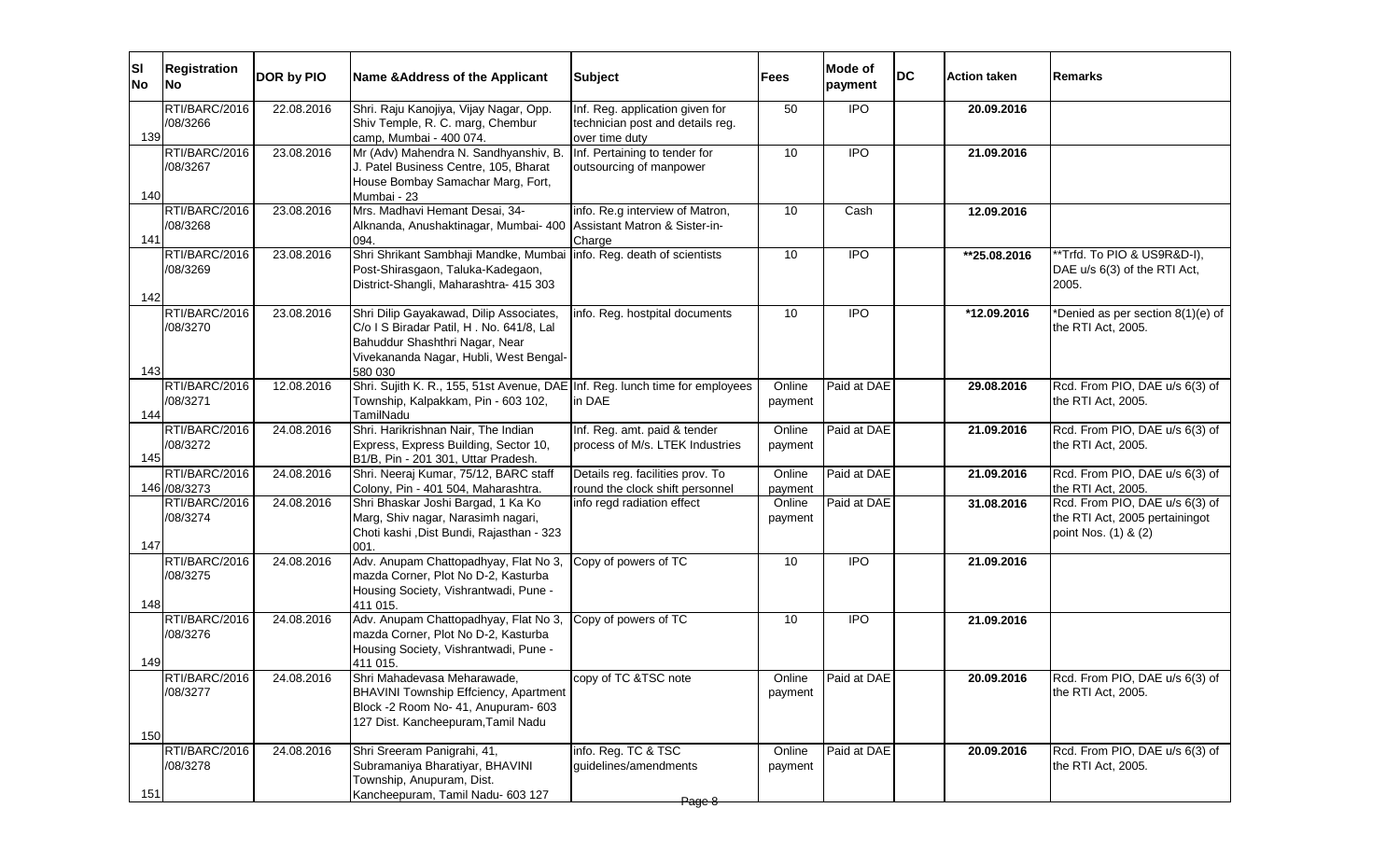| ΙSΙ<br><b>No</b> | <b>Registration</b><br><b>No</b> | DOR by PIO | Name & Address of the Applicant                                                                                                                                                                                    | <b>Subject</b>                                                             | <b>Fees</b>       | Mode of<br>payment                         | <b>DC</b> | <b>Action taken</b>  | Remarks                                                                                         |
|------------------|----------------------------------|------------|--------------------------------------------------------------------------------------------------------------------------------------------------------------------------------------------------------------------|----------------------------------------------------------------------------|-------------------|--------------------------------------------|-----------|----------------------|-------------------------------------------------------------------------------------------------|
| 152              | RTI/BARC/2016<br>/08/3279        | 24.08.2016 | Shri S S Sonwalkar, 137, "A", MIG-A, Dr. certified copy of<br>A.S. Rao Nagar, Post: ECIL, Hyderabad gazette/notification of appointment<br>500062                                                                  |                                                                            |                   | Paid at<br>Ministry of<br>Law &<br>Justice |           | 21.09.2016           | Rcd. From PIO, DAE u/s 6(3) of<br>the RTI Act, 2005.                                            |
| 153              | RTI/BARC/2016<br>/08/3280        | 24.08.2016 | Shri Srinivasa Lakshminarayanan, Block- certified copy of<br>1, Flat no. 306, SMR Vinay City,<br>Bollaram Road, Miyapur, Hyderabad-<br>500 049.                                                                    | gazette/notification of appointment                                        |                   | Paid at<br>Ministry of<br>Law &<br>Justice |           | 20.09.2016           | Rcd. From PIO, DAE u/s 6(3) of<br>the RTI Act, 2005.                                            |
| 154              | RTI/BARC/2016<br>/08/3281        | 25.08.2016 | Shri. Praneeth M. Todkar, Prabhu Nilaya, Question papers of OCES/DGFS<br>Plot No. 189, Opp to House No 330,<br>Second Phase, Akshay Colony, Hubli,<br>Karnataka - 580 030.                                         |                                                                            | 10                | $\overline{1}$                             |           | 21.09.2016           | Partly denied u/s 8(1)(d) of the<br>RTI Act, 2005.                                              |
| 155              | RTI/BARC/2016<br>/08/3282        | 29.08.2016 | Smt. Madhavi H. Desai, 34, Alkananda,<br>Anushaktinagar, Mumbai- 400 094.                                                                                                                                          | Copy of noting/affidavit with regard<br>to selection of Sister-in-Charge   | 10                | Cash                                       |           | 27.09.2016           |                                                                                                 |
| 156              | RTI/BARC/2016<br>/08/3283        | 29.08.2016 | Shri Yashwant Sukhdev Babar, Special<br>Recovery & Sales Officer, Thru. The<br>Kurla Nagarik Sahakari Bank Ltd., Award<br>Department, "Bank House", 2nd floor,<br>Station Road Branch, Kurla (W), Mumbai<br>400070 | Info. Reg. Ex-BARC employee                                                | 10                | $\overline{IPO}$                           |           | 27.09.2016           | Partly denied u/s 8(1)(j) of the<br>RTI Act, 2005.                                              |
| 157              | RTI/BARC/2016<br>/08/3284        | 31.08.2016 | Dr. Kiran Sandeep Bangia, 47/201, NRI- Details of BARC employee<br>Phase 2, Seawoods Estate CHS Ltd.,<br>Sector-54, Nerul, Navi Mumbai,<br>Maharashtra- 400 706                                                    |                                                                            | 10                | Cash                                       |           | 21.09.2016           | Partly denied u/s 8(1)(j) of the<br>RTI Act, 2005.                                              |
| 158              | RTI/BARC/2016<br>/08/3285        | 31.08.2016 | Shri Mahesh Kumar Kumawat, A-170,<br>Triveni Nagar, Gopalpura Bypass,<br>Jaipur, Rajasthan- 302018                                                                                                                 | info. Reg. work assistant/A exam                                           | 10                | <b>IPO</b>                                 |           | 27.09.2016           | Partly denied u/s 2(f) of the RTI<br>Act, 2005.                                                 |
| 159              | RTI/BARC/2016<br>/08/3286        | 31.08.2016 | Smt. Jyoti Venkatesh Pai, UDC,<br>Accounts Division, Salary-IV, BARC,<br>Trombay, Mumbai-85.                                                                                                                       | info. Reg. leave granted to<br>employees                                   | 10                | Cash                                       |           | 21.09.2016           |                                                                                                 |
| 160              | RTI/BARC/2016<br>/09/3287        | 02.09.2016 | Smt. Aroona Anil More, C-702, Green<br>Heritage, Plot-79/80, Sector-20,<br>Kharghar - 410 210.                                                                                                                     | Inf. Reg. BARC employees                                                   | 10                | <b>IPO</b>                                 |           | 26.09.2016           |                                                                                                 |
| 161              | RTI/BARC/2016<br>/09/3288        | 02.09.2016 | Shri. S. K. Singh, FR WMD/NRB, Room<br>No. 201 F, WIP Service Bldg., BARC,<br>Trombay, Mumbai, Pin - 400 085.                                                                                                      | Inf. Reg. application for AQ of self                                       | 10                | Cash                                       |           | <b>Under Process</b> |                                                                                                 |
| 162              | RTI/BARC/2016<br>/09/3289        | 02.09.2016 | Shri. Abdul Rafiq, 1/115, Adarsh Nagar,  Inf. W.r.t. rect. Of Stipendary<br>Ward No. 2, Kota Barrier, Rawatbhatta,<br>Via- Kota, Rajasthan - 323 305.                                                              | trainee (HP) at Rawatbhatta,<br>Rajasthan                                  | 10                | <b>IPO</b>                                 |           | **08.09.2016         | **Trfd to CPIO, NPCIL,<br>Rajasthan & CPIO, NPCIL,<br>Mumbai u/s/ 6(3) of the RTI Act,<br>2005. |
| 163              | RTI/BARC/2016<br>/09/3290        | 06.09.2016 | Shri. T. Alaguvadivel, 101, Purnima, ATS Copies of TC&TSC guidelines<br>EAST, Anupuram PO, Pin - 603 127,<br>TamilNadu                                                                                             |                                                                            | Online<br>payment | Paid at DAE                                |           | 26.09.2016           | Rcd. From PIO, DAE u/s 6(3) of<br>the RTI Act, 2005 pertaining ot<br>point NO. (1).             |
| 164              | RTI/BARC/2016<br>/09/3291        | 07.09.2016 | Shri. Ishwar Lal Khatri, T-3/45A, Anu<br>Pratap Colony, PO-Bhabha Nagar<br>Rawatbhatta, Via- Kota, Pin Code - 323<br>307, Rajasthan.                                                                               | Inf. Reg. promotion norms of<br>Operator (TM) to Supervisor (SA)<br>Page 9 | 10                | <b>IPO</b>                                 |           | 22.09.2016           |                                                                                                 |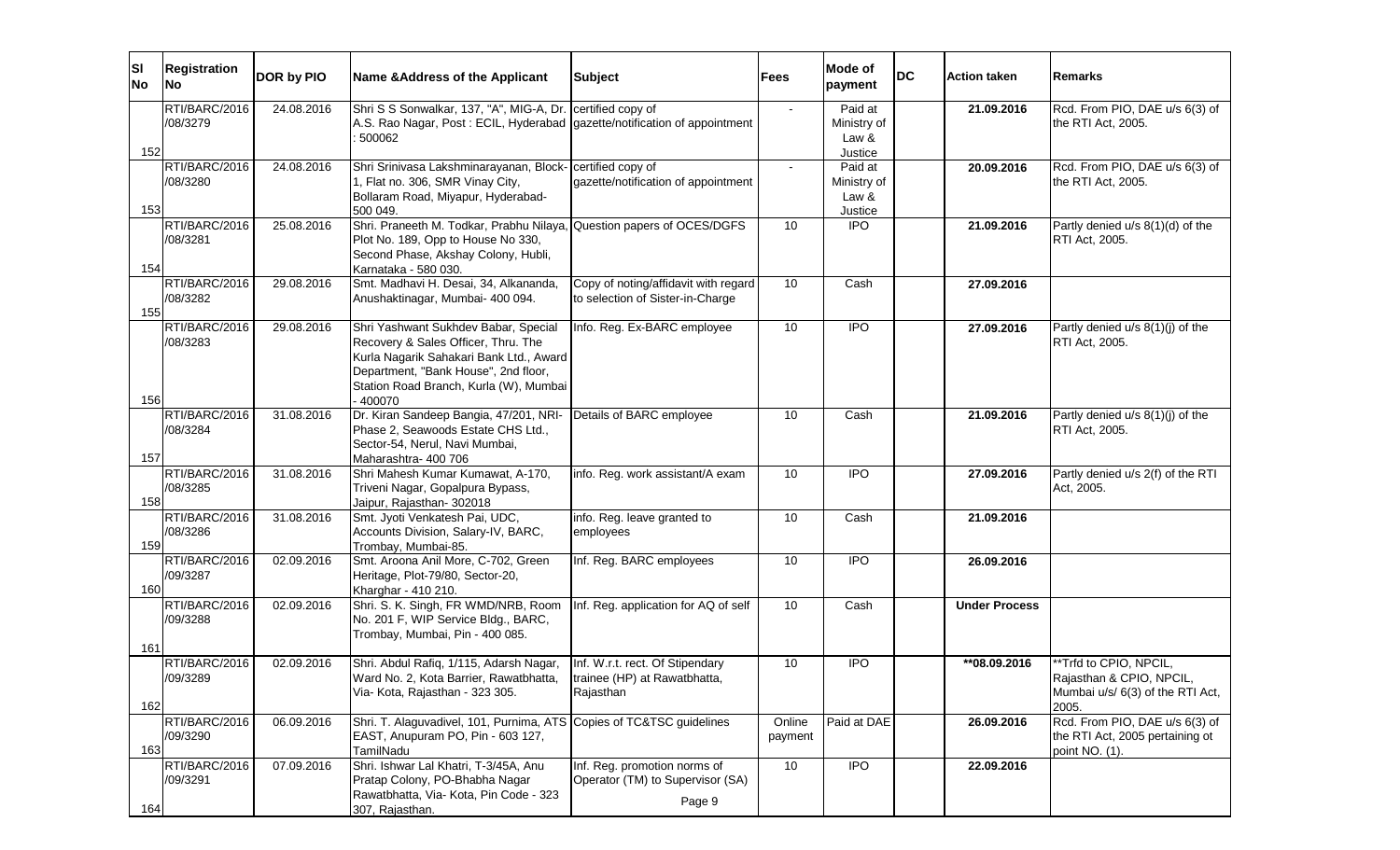| lsı<br><b>No</b> | <b>Registration</b><br>lNo.   | DOR by PIO | Name & Address of the Applicant                                                                                                                                                    | <b>Subject</b>                                                     | Fees              | Mode of<br>payment | <b>DC</b> | <b>Action taken</b>  | lRemarks                                                                                                |
|------------------|-------------------------------|------------|------------------------------------------------------------------------------------------------------------------------------------------------------------------------------------|--------------------------------------------------------------------|-------------------|--------------------|-----------|----------------------|---------------------------------------------------------------------------------------------------------|
|                  | RTI/BARC/2016                 | 07.09.2016 | Shri. Arjun Singh Chouhan, Sindhi                                                                                                                                                  | Details reg. rectt. of Work                                        | 10                | $\overline{1}$     |           | 22.09.2016           |                                                                                                         |
| 165              | /09/3292                      |            | Colony Near Gurudwara, Dungarpur,<br>Rajasthan, Pin Code - 314 001.                                                                                                                | Assistant/A exam                                                   |                   |                    |           |                      |                                                                                                         |
| 166              | RTI/BARC/2016<br>/09/3293     | 02.09.2016 | Shri Raghubir Prasad Mathur, Flat no.<br>1014, Aprt PN09/Sector 06, Dwarka,<br>New Delhi- 110 075                                                                                  | info. Reg. ex-BARC employee                                        | 10                | <b>IPO</b>         |           | *30.09.2016          | *Denied u/s 8(1)(j) of the RTI Act,<br>2005.                                                            |
| 167              | RTI/BARC/2016<br>/09/3294     | 07.09.2016 | Shri Asutosh Chattopadhyay, Ericsson<br>India Global Services, DLF-2, AA-2, New self<br>Town, Kolkata, West Bengal- 700 156                                                        | copy of letter /certificate related to                             | Online<br>payment | Paid at DAE        |           | <b>Under Process</b> | Rcd. From PIO, DAE u/s 6(3) of<br>the RTI Act, 2005.                                                    |
| 168              | RTI/BARC/2016<br>/09/3295     | 07.09.2016 | Shri Gour Dey, C/O Mohan Lal Dey, Vill- Info. Reg. SA/B (civil) recruitment<br>Barpetya, PO Ramsagar, District -<br>Bankura, West Bengal- 722 147                                  |                                                                    | Online<br>payment | Paid at DAE        |           | 30.09.2016           | Rcd. From PIO, DAE u/s 6(3) of<br>the RTI Act, 2005.                                                    |
|                  | RTI/BARC/2016                 | 09.09.2016 | Shri Virendra Yadav, Mira Road, Thane,                                                                                                                                             | Info. Reg. procedure for approval                                  | Online            | Paid at DAE        |           | <b>Under Process</b> | Rcd. From PIO, DAE u/s 6(3) of                                                                          |
|                  | 169 /09/3296<br>RTI/BARC/2016 | 12.09.2016 | Maharashtra- 401107<br>Shri. Vaibhav Singh Gaharwar, Infront of                                                                                                                    | of residential project near BARC<br>Inf. Reg. employees working in | payment<br>Online | Paid at DAE        |           |                      | the RTI Act, 2005.<br>Rcd. From PIO, DAE u/s 6(3) of                                                    |
| 170              | /09/3297                      |            | Central Bank of India Main Branch, Vijay BARC categoriwise.<br>Marg, Ambikapur, Dist. Surguja, Pin -<br>497 001, Chattisgarh.                                                      |                                                                    | payment           |                    |           | <b>Under Process</b> | the RTI Act, 2005.                                                                                      |
| 171              | RTI/BARC/2016<br>/09/3298     | 12.09.2016 | Shri. Neeraj Kumar, A-802, Suraj<br>Complex Plot No. 2 & 21, Sector-36,<br>kamothe. Navi Mumbai.                                                                                   | Inf. Reg. representation of APAR<br>of self.                       | 10                | Cash               |           | 30.09.2016           |                                                                                                         |
| 172              | RTI/BARC/2016<br>/09/3299     | 12.09.2016 | Shri. Yamunamma P. B Hosa Badavane, Inf. Reg. Driver Gr II employees<br>Devar Hippargi TO Talikoti Road,<br>Kadakol TQ Basavana Bagewadi, Dist:<br>Vijaypura, Karnataka - 585 203. |                                                                    | 10                | <b>DD</b>          |           | <b>Under Process</b> |                                                                                                         |
| 173              | RTI/BARC/2016<br>/09/3300     | 14.09.2016 | Shri. Neeprima Gardening, 50/1709,<br>Subhash Nagar, Chembur, Mumbai - 400 landscape at BARC facilities.<br>071.                                                                   | Inf. Reg. maintenance of                                           | 10                | DD                 |           | *30.09.2016          | *Denied u/s section 3 of the RTI<br>Act, 2005.                                                          |
|                  | RTI/BARC/2016<br>174 /09/3301 | 14.09.2016 | Kum. Priyanka, 1/155, Sadar Bazar,<br>Delhi Cantt - 110 010.                                                                                                                       | Inf. Reg. rect. Through GATE-<br>2015 & GATE-2016                  | 10                | $\overline{1}$     |           | <b>Under Process</b> |                                                                                                         |
| 175              | RTI/BARC/2016<br>/09/3302     | 15.09.2016 | Shri. Hariprasad Motiram Moon, D-10/2,<br>KAPP-Anumala Township, via: vyara<br>PO:, Anumala, Dist:Tapi(Vyara), Pin -<br>394651, Gujarat.                                           | info. Reg. promotion norms of T/E<br>to T/F                        | Online<br>payment | Paid at DAE        |           | 30.09.2016           | Rcd. From PIO, DAE u/s 6(3) of<br>the RTI Act, 2005.<br>Partly denied u/s 7(9) of the RTi<br>Act, 2005. |
| 176              | RTI/BARC/2016<br>/09/3303     | 15.09.2016 | Shri. Sher Singh Meena, J-27, Heavy<br>Water Colony (K), Rawatbhata,<br>Chittorgarh, Pin - 323 307, Rajasthan.                                                                     | info. Reg. direct recruit of SA/B &<br>SA/C                        | Online<br>payment | Paid at DAE        |           | 30.09.2016           | Rcd. From PIO, DAE u/s 6(3) of<br>the RTI Act, 2005.<br>Partly denied u/s 7(9) of the RTi<br>Act, 2005. |
|                  | RTI/BARC/2016<br>177 /09/3304 | 15.09.2016 | Shri. Suryakant J. Lohar, BARC,<br>Trombay, Mumbai - 400 085.                                                                                                                      | Inf. Reg. hospital visits of wife.                                 | 10                | cash               |           | <b>Under Process</b> |                                                                                                         |
| 178              | RTI/BARC/2016<br>/09/3305     | 16.09.2016 | Shri. Ankit Rana, S/o Krishnan Singh,<br>R/o Village Kuntla, PO Bakloh, Tehsil<br>Bhattiyat District Chamba, H.P. - 176<br>301.                                                    | Inf.reg. recovery of self.                                         | 10                | <b>IPO</b>         |           | 30.09.2016           |                                                                                                         |
|                  | RTI/BARC/2016<br>179 /09/3306 | 16.09.2016 | Shri. D. V. Bavbande, G&AMD, BARC,<br>Trombay, Mumbai - 400 085.                                                                                                                   | Inf. Reg. switchover from CPf to<br><b>GPF</b><br>Page 10          | 10                | cash               |           | <b>Under Process</b> |                                                                                                         |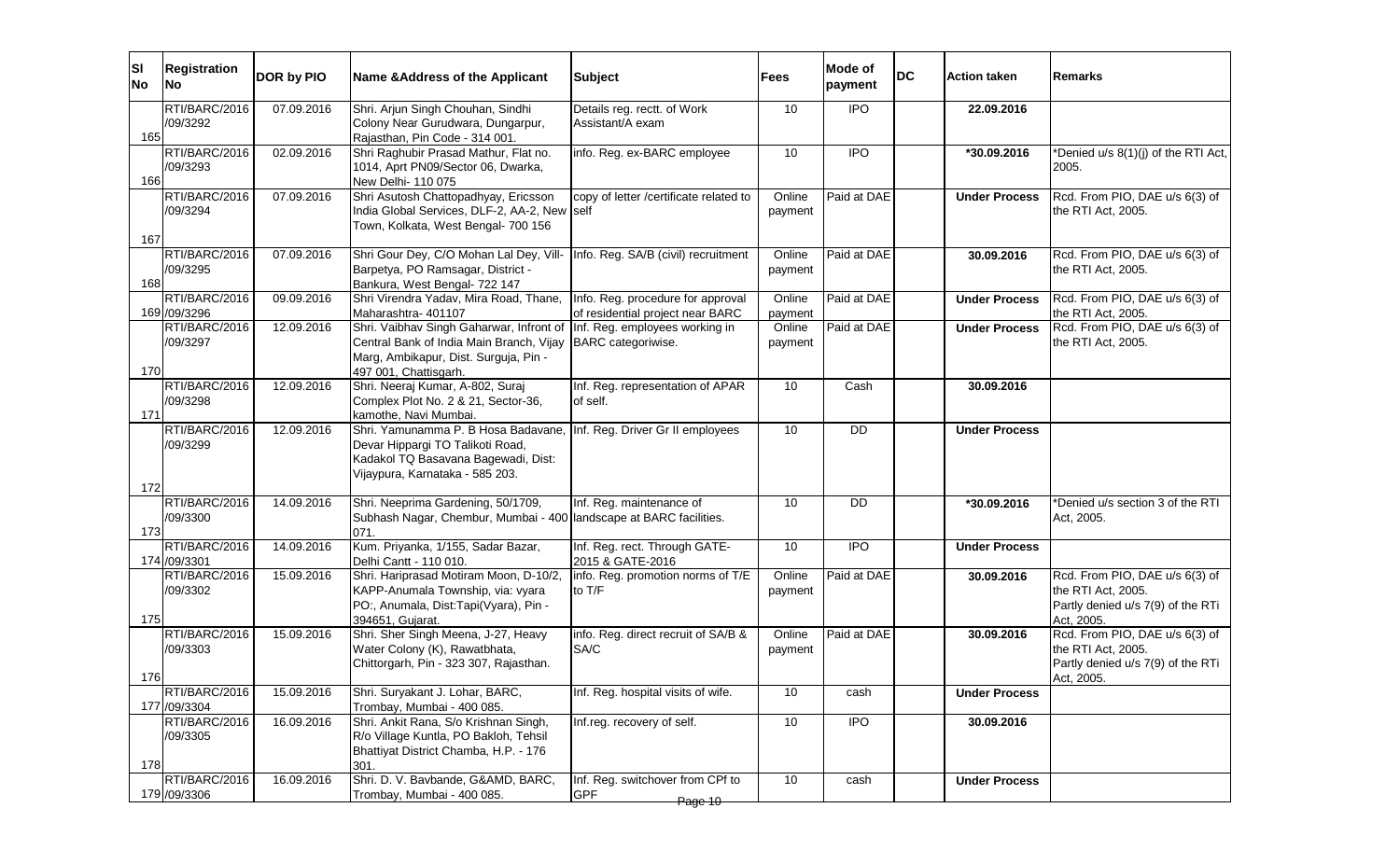| <b>SI</b><br>No | <b>Registration</b><br>lNo.   | DOR by PIO | Name & Address of the Applicant                                                            | Subject                           | Fees    | Mode of<br>payment | <b>IDC</b> | <b>Action taken</b>  | Remarks                         |
|-----------------|-------------------------------|------------|--------------------------------------------------------------------------------------------|-----------------------------------|---------|--------------------|------------|----------------------|---------------------------------|
|                 | RTI/BARC/2016<br>180 /09/3307 | 16.09.2016 | Shri. CSRC Mrthy, IHSS/HS&EG, BARC, Inf. Reg. switchover from CPf to<br>Trombay - 400 085. | <b>IGPF</b>                       | 10      | cash               |            | <b>Under Process</b> |                                 |
|                 | RTI/BARC/2016                 | 19.09.2016 | Shri. Dharam Deo Ojha, Flat No. 255, 1st Inf. Reg. outsourcing employees                   |                                   | Online  | Paid at DAE        |            | <b>Under Process</b> | Rcd. From PIO, DAE u/s 6(3) of  |
|                 | /09/3308                      |            | Floor, Pocket-13, LIG DDA Flat, Dwarka                                                     |                                   | payment |                    |            |                      | the RTI Act, 2005.              |
| 181             |                               |            | Phase I. New Delhi - 110 045.                                                              |                                   |         |                    |            |                      |                                 |
|                 | RTI/BARC/2016                 | 20.09.2016 | Shri. Dilip Kumar, 1041 C Sainik Colony, Inf. Reg. employees under                         |                                   | 10      | <b>IPO</b>         |            | <b>Under Process</b> |                                 |
|                 | /09/3309                      |            | Sector 49, Near Shiv Mandir, Faridabad, Suspension.                                        |                                   |         |                    |            |                      |                                 |
| 182             |                               |            | Harvana - 121 001                                                                          |                                   |         |                    |            |                      |                                 |
|                 | RTI/BARC/2016                 | 20.09.2016 | Shri. A. Sathasivam, Flat No. 302, Anand Inf. Reg. TC norms                                |                                   | Online  | Paid at DAE        |            | <b>Under Process</b> | Rcd. From PIO, DAE u/s 6(3) of  |
|                 | /09/3310                      |            | sreeram Towers, NGGO's Colony, Murali                                                      |                                   | payment |                    |            |                      | the RTI Act, 2005.              |
|                 |                               |            | Nagar, Visakhapatnam- 530 007                                                              |                                   |         |                    |            |                      |                                 |
| 183             |                               |            |                                                                                            |                                   |         |                    |            |                      |                                 |
|                 | RTI/BARC/2016<br>184 /09/3311 | 22.09.2016 | Dr. T.L. Prasad, 301, DD, BARC,                                                            | Inf. Reg. issue of NOC for USA    | 10      | Cash               |            | <b>Under Process</b> |                                 |
|                 | RTI/BARC/2016                 | 23.09.2016 | Tombay - 400 085.<br>Shri. Mohandas Harris, C/o Sheryl Denil, Inf. Reg. APAR of self       | <b>I</b> visa                     | 10      | <b>IPO</b>         |            | <b>Under Process</b> |                                 |
|                 | /09/3312                      |            | Darsana Bhavan, Poochedivila,                                                              |                                   |         |                    |            |                      |                                 |
|                 |                               |            | Kattakode, Kattakada P. O., Trivandrum,                                                    |                                   |         |                    |            |                      |                                 |
| 185             |                               |            | Kerala-695 572.                                                                            |                                   |         |                    |            |                      |                                 |
|                 | RTI/BARC/2016                 | 26.09.2016 | Shri. A. V. Mayekar, TSD, BARC                                                             | Inf. Reg. switchover from CPf to  | 10      | cash               |            | <b>Under Process</b> |                                 |
|                 | /09/3313                      |            | Hospital, Anushaktinagar, Mumbai - 94                                                      | <b>GPF</b>                        |         |                    |            |                      |                                 |
| 186             |                               |            |                                                                                            |                                   |         |                    |            |                      |                                 |
|                 | RTI/BARC/2016                 | 26.09.2016 | Shri. Santosh N. Chinchulkar, P-4                                                          | Inf. Reg. sanctioned posts in     | 10      | cash               |            | <b>Under Process</b> |                                 |
|                 | 187 /09/3314                  |            | facility, TDD, BARC, Mumbai - 85.                                                          | <b>BARC</b>                       |         |                    |            |                      |                                 |
|                 | RTI/BARC/2016                 | 26.09.2016 | Shri. Tapan Kumar Mahapatra, C/o                                                           | Inf. Reg. rect. Of WA/A post.     | Online  | Paid at DAE        |            | 30.09.2016           | Rcd. From PIO, DAE u/s 6(3) of  |
|                 | /09/3315                      |            | Saktipada Majee, Vill: Narayan Dari, PO:                                                   |                                   | payment |                    |            |                      | the RTI Act, 2005 pertaining to |
|                 |                               |            | Dhalhara, PS: Tamluk, Dist: Purba                                                          |                                   |         |                    |            |                      | point No. $1(a)$ to $(f)$ .     |
| 188             |                               |            | Medinipur, Pin - 721 636, West Bengal.                                                     |                                   |         |                    |            |                      |                                 |
|                 | RTI/BARC/2016                 | 26.09.2016 | Shri. Santosh N. Chinchulkar, P-4                                                          | Inf. Reg. promotion from SA to TO | 10      | cash               |            | <b>Under Process</b> |                                 |
|                 | 189 /09/3316                  |            | facility, TDD, BARC, Mumbai - 85.                                                          |                                   |         |                    |            |                      |                                 |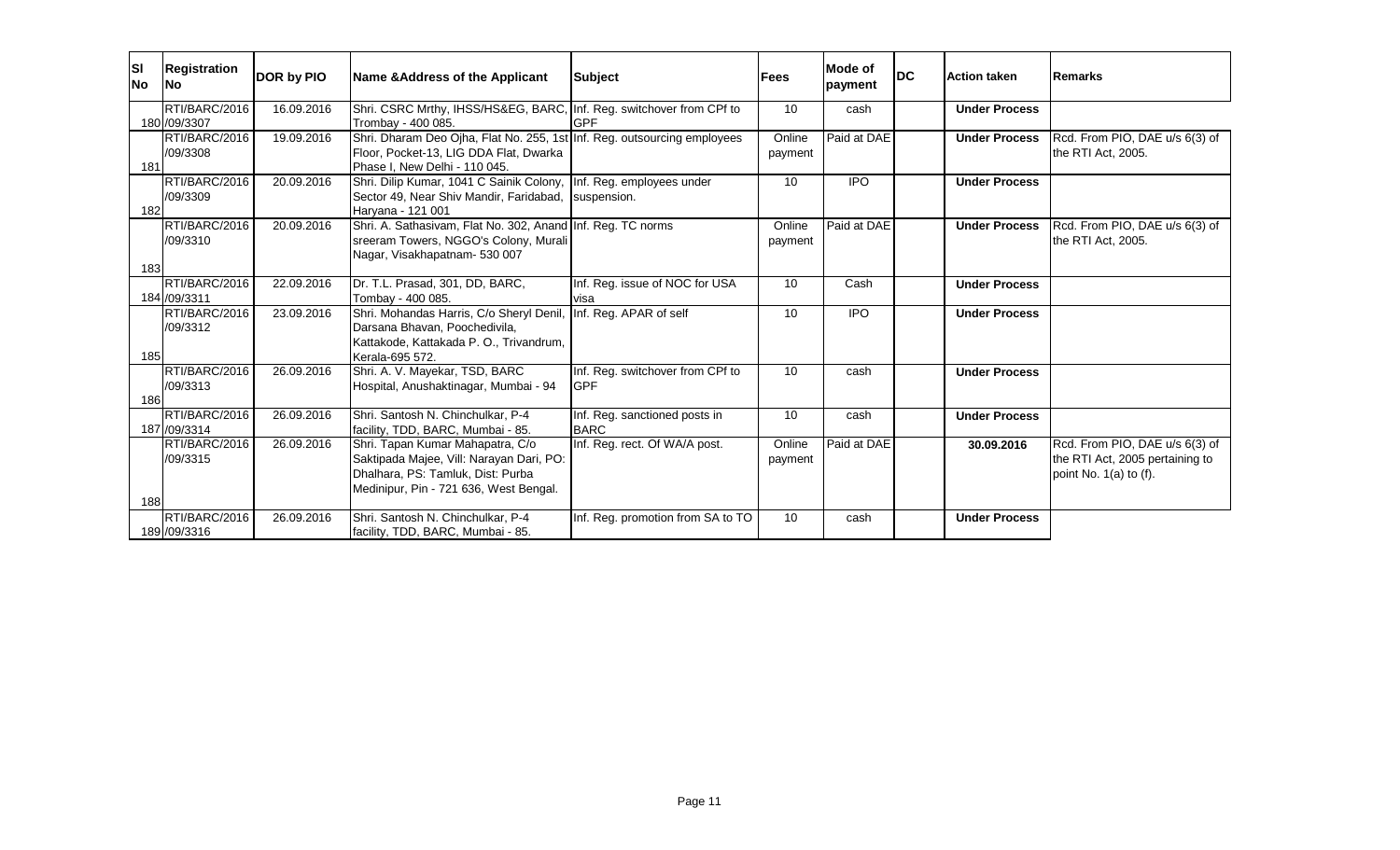## **FIRST APPEAL**

|                |                           |            | DOR by PIO Name & Address of the Applicant                                                             | Subject                                 | <b>Action taken</b> | <b>Disposal of Appeal</b>                                 | <b>Remarks</b>              |
|----------------|---------------------------|------------|--------------------------------------------------------------------------------------------------------|-----------------------------------------|---------------------|-----------------------------------------------------------|-----------------------------|
| <b>SI</b>      | Registration              |            |                                                                                                        |                                         |                     |                                                           |                             |
| <b>No</b>      | <b>No</b>                 |            |                                                                                                        |                                         |                     |                                                           |                             |
|                | RTI/BARC/2016             | 09.05.2016 | Ms. Rajeshwari MP, House no. 57,                                                                       | info. Reg. security staff strength      | *07/06/2016         | Appeal recd. on 01.07.2016.                               |                             |
|                | /05/3075                  |            | Arkavathi Block, RMP Colony, Yelwal & posts                                                            |                                         |                     | Disposed of on12.08.2016.                                 |                             |
|                |                           |            | PO, Mysuru, Karnataka- 571 130                                                                         |                                         |                     |                                                           |                             |
| $\mathbf 1$    | RTI/BARC/2016             |            |                                                                                                        |                                         |                     |                                                           |                             |
|                | /05/3055                  | 02.05.2016 | Shri. Rajendra Kumar, 004 Simulator Inf. Reg. transfer of BARC<br>Building, Bharatiya Nabhikiya Vidyut | employees                               | *24/05/2016         | Appeal recd. on 04.07.2016.<br>Disposed of on 11.08.2016. |                             |
|                |                           |            | Nigam Limited, Kalpakkam, Pin - 603                                                                    |                                         |                     |                                                           |                             |
|                |                           |            | 102, Tamil nadu.                                                                                       |                                         |                     |                                                           |                             |
| $\overline{2}$ |                           |            |                                                                                                        |                                         |                     |                                                           |                             |
|                | RTI/BARC/2016             | 09.05.2016 | Shri Prashant Ashok Londhe, N-                                                                         | Inf.Reg. copy of complaint letter       | 06-07-2016          | Appeal recd. on 07.07.2016.                               |                             |
|                | /05/3077                  |            | 53/SE-1/28-2, CIDCO, Uttamnagar,                                                                       | against self                            |                     | Disposed of on 16.08.2016.                                |                             |
| 3              |                           |            | Nasik, 422 008                                                                                         |                                         |                     |                                                           |                             |
|                | RTI/BARC/2016             | 17.5.2016  | Ms. Nidhi Gupta, Flat No. A 1002,                                                                      | details od scientific officer of        | 15/06/2016          | Appeal recd. on 11.07.2016.                               | Inf. Prov. As per appellate |
|                | /05/3096                  |            | Arihant Sharan Building, Plot No.8,                                                                    | <b>Electronic Division</b>              |                     | Disposed of on 11.08.2016.                                | order on 19.08.2016         |
| 4              |                           |            | Sector-20, Roadpali, Klamboli, Navi<br>Mumbai-410218.                                                  |                                         |                     |                                                           |                             |
|                | RTI/BARC/2016             | 01.06.2016 | Shri Kishan Prasad Tandon, Almora                                                                      | info. Reg. medical surgery              | 29.06.2016          | Appeal recd. on 11.07.2016.                               | Inf. Prov. As per appellate |
|                | /06/3133                  |            | 1-C, Anushaktnagar, Mumbai- 400                                                                        | performed in BARC hospital              |                     | Disposed of on 11.08.2016.                                | order on 19.08.2016         |
| 5              |                           |            | 094.                                                                                                   |                                         |                     |                                                           |                             |
|                | RTI/BARC/2016             | 21.07.2016 | Smt. Praneeta Goyal, T3/62-E                                                                           | Info. Reg. STPT Exam                    | 16.08.2016          | Appeal recd. on 21.07.2016.                               | Inf. Prov. As per appellate |
|                | /07/3229                  |            | Anupratap Colony, Rawatbhata,                                                                          |                                         |                     | Disposed of on 23.08.2016.                                | order on 25.08.2016         |
| 6              |                           |            | Rajasthan-323 307                                                                                      |                                         |                     |                                                           |                             |
|                | RTI/BARC/2016             | 13.07.2016 | Shri. Yogendra Singh Patel,                                                                            | Inf. Reg. Steno Gr III exam             | 25.07.2016          | Appeal recd. on 25.07.2016.                               |                             |
| $\overline{7}$ | /07/3204                  |            | Allahabad, Pin - 211 013, Uttar<br>Pradesh.                                                            |                                         |                     | Disposed of on 19.08.2016.                                |                             |
|                | RTI/BARC/2016             | 07.07.2016 | Shri. Rajendra Prasad, Nai Mohalla,                                                                    | Inf. W.r.t advt. for the post of        | 21.07.2016          | Appeal recd. on 02.08.2016.                               |                             |
|                | /07/3186                  |            | Doranda, ranchi, Pin - 834 002,                                                                        | UDC                                     |                     | Disposed of on 01.09.2016.                                |                             |
| 8              |                           |            | Jharkhand.                                                                                             |                                         |                     |                                                           |                             |
|                | RTI/BARC/2016             | 08.07.2016 | Shri. Dilip Sharma, T-3/20K,                                                                           | Inf. Reg. action taken against          | 22.07.2016          | Appeal recd. on 05.08.2016.                               |                             |
|                | /07/3198                  |            | Anupratap Colony, PO-                                                                                  | representation of Merit                 |                     | Disposed of on 07.09.2016.                                |                             |
|                |                           |            | Bhabhanagar, Rawatbhata, rajasthan promotion scheme for S&T                                            |                                         |                     |                                                           |                             |
| 9              |                           |            | 323 307.                                                                                               |                                         |                     |                                                           |                             |
|                | RTI/BARC/2016             | 26.05.2016 | Shri P.C.bhatt, MSD/BARC, trombay,                                                                     | info regd switchover from CPF<br>to GPF | 22.06.2016          | Appeal recd. on 05.08.2016.                               |                             |
| 10             | /05/3112                  |            | mumbai-400085                                                                                          |                                         |                     | Disposed of on 07.09.2016.                                |                             |
|                | RTI/BARC/2016<br>/06/3153 | 22.06.2016 | Shri. D V Bavbande, G&AMD, BARC, info regd switchover from CPF<br>Trombay, Mumbai - 400 085.           | to GPF                                  | 13.07.2016          | Appeal recd. on 05.08.2016.                               |                             |
| 11             |                           |            |                                                                                                        |                                         |                     | Disposed of on 19.08.2016.                                |                             |

**Monthly Report on Implementation of RTI for the period from 01/07/2016 to 11/08/2016**